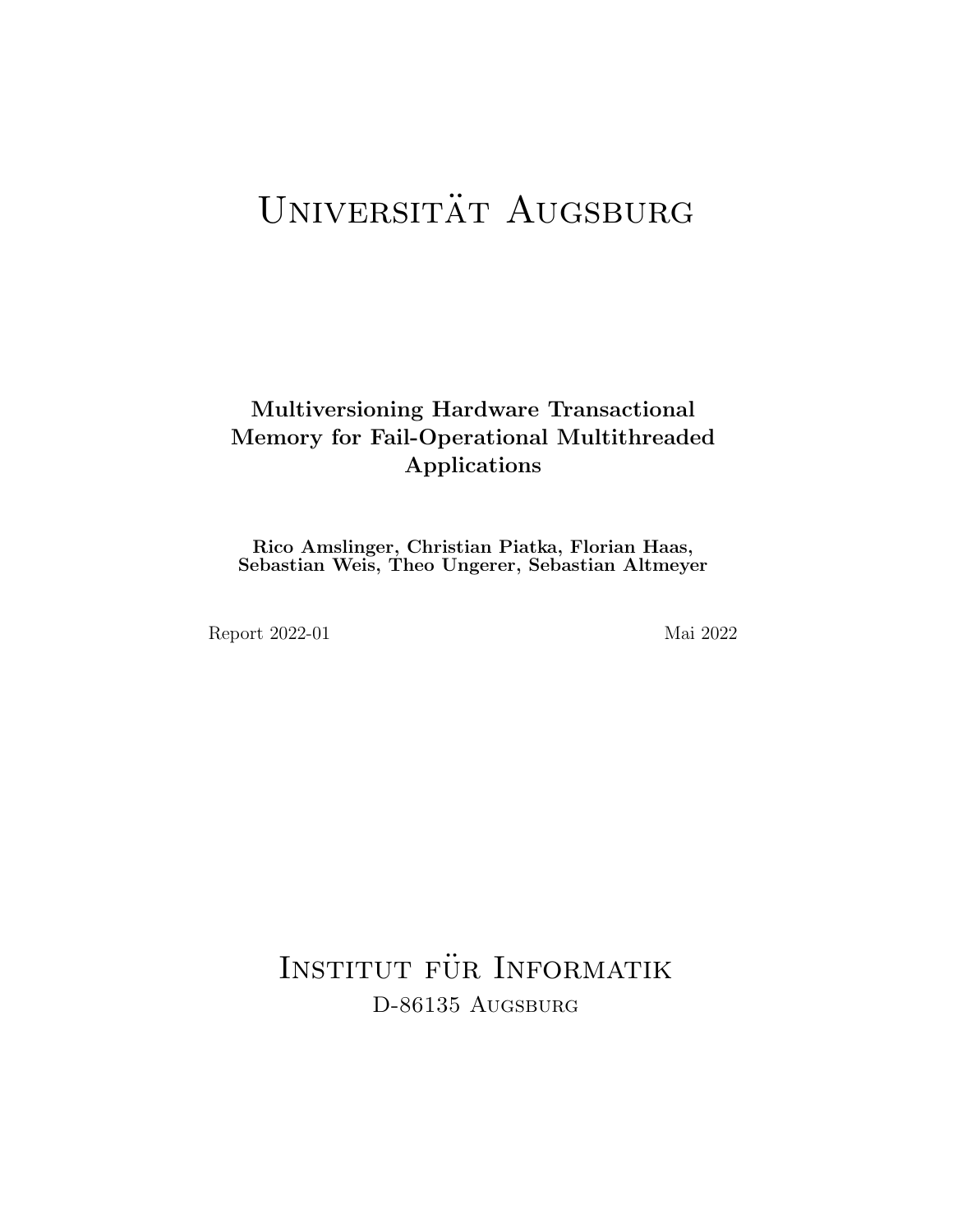Copyright  $\odot$  Rico Amslinger Christian Piatka Florian Haas Sebastian Weis Theo Ungerer Sebastian Altmeyer Institut für Informatik Universität Augsburg D–86135 Augsburg, Germany http://www.Informatik.Uni-Augsburg.DE  $-$ all rights reserved  $-$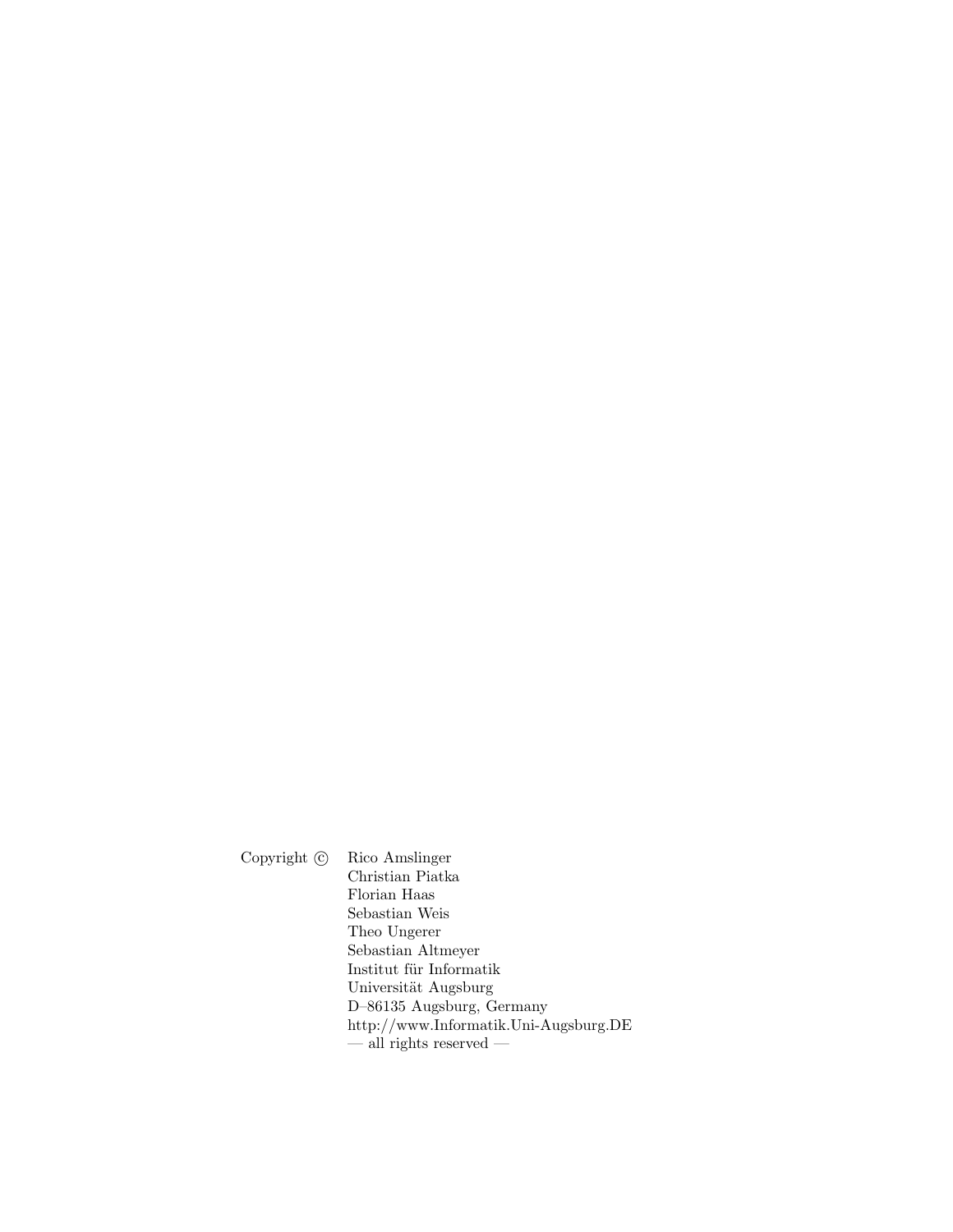# Multiversioning Hardware Transactional Memory for Fail-Operational Multithreaded Applications<sup>\*</sup>

Rico Amslinger<sup>a,\*</sup>, Christian Piatka<sup>a</sup>, Florian Haas<sup>a</sup>, Sebastian Weis<sup>b</sup>, Theo Ungerer<sup>a</sup>, Sebastian Altmeyer<sup>a</sup>

<sup>a</sup>University of Augsburg, Universitätsstraße 6a, 86159 Augsburg, Germany  $^{b}$ TTTech Auto Germany GmbH, Emmy-Noether-Ring 16, 85716 Unterschleißheim, Germany

# Abstract

Modern safety-critical embedded applications like autonomous driving need to be fail-operational, while high performance and low power consumption are demanded simultaneously. The prevalent fault tolerance mechanisms suffer from disadvantages: Some (e.g. triple modular redundancy) require a substantial amount of duplication, resulting in high hardware costs and power consumption. Others, like lockstep, require supplementary checkpointing mechanisms to recover from errors. Further approaches (e.g. software-based process-level redundancy) cannot handle the indeterminism caused by multithreaded execution. This paper presents a novel approach for fail-operational systems using hardware transactional memory for embedded systems. The hardware transactional memory is extended to support multiple versions, enabling redundant atomic operations and recovery in case of an error. In our FPGA-based evaluation, we executed the PARSEC benchmark suite with fault tolerance on 12 cores. The evaluation shows that multiversioning can successfully recover from all transient errors with an overhead comparable to fault tolerance mechanisms without recovery.

Keywords: fault tolerance, redundancy, hardware-transactional-memory, multiversioning, multi-core

<sup>?</sup>This paper is part of the project "Design of Hardware Transactional Memory for Usage in Embedded Systems" (UN 64/19-1), which received funding by Deutsche Forschungsgemeinschaft (DFG).

<sup>∗</sup>Corresponding author

Email addresses: amslinger@es-augsburg.de (Rico Amslinger), piatka@es-augsburg.de (Christian Piatka), haas@es-augsburg.de (Florian Haas), sebastian.weis@tttech-auto.com (Sebastian Weis), ungerer@informatik.uni-augsburg.de (Theo Ungerer), altmeyer@es-augsburg.de (Sebastian Altmeyer)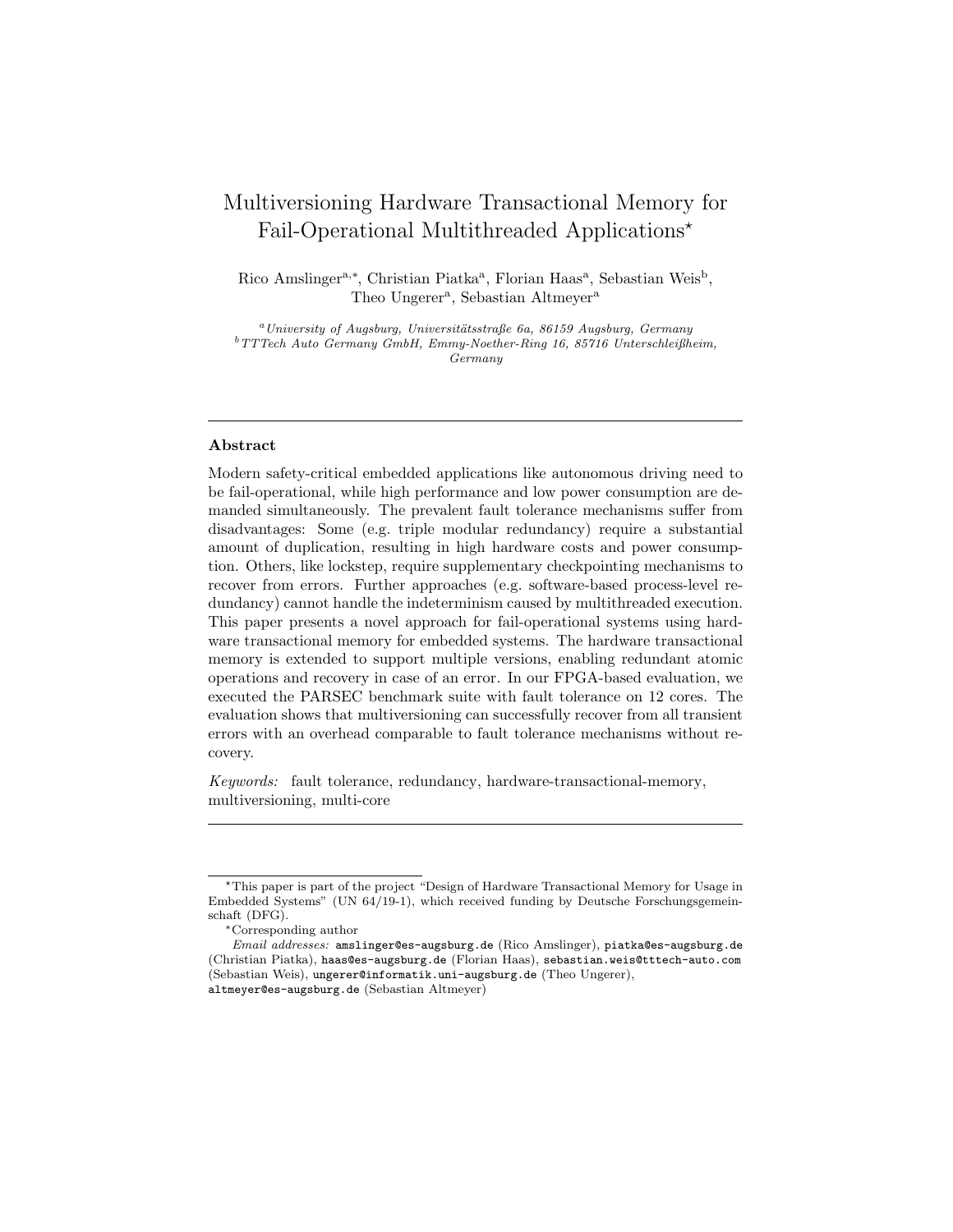# 1. Introduction

Embedded applications have a multitude of requirements for their execution environment. Safety-critical applications like fully autonomous cars or fly-bywire electronic flight controls must be fail-operational, as a failure could directly endanger human lives. If a transient error due to a single-event upset occurs, detection and recovery need to be quick, as deadlines still have to be met. At the same time, autonomous cars or advanced terrain awareness and warning systems require high performance for purposes like image recognition. In addition, embedded systems often run on battery power, which makes a low power consumption essential. Therefore, we consider heterogeneous multi-cores, which consist of fast cores and energy efficient cores executing the same instruction set, to be the best option.

It is hard to implement such a high performance, energy efficient and failoperational execution with state of the art fault tolerance mechanisms. Dual modular lockstep execution is a widespread mechanism, which can be found in many off-the-shelf CPUs like the ARM Cortex-R series [\[1\]](#page-27-0) or some Infineon Aurix CPUs [\[2\]](#page-27-1). However, lockstep execution fails to properly fulfill the requirements of embedded systems, as it can only detect transient errors, but has to rely on alternative mechanisms like checkpointing for recovery [\[3\]](#page-27-2). These recovery mechanisms are often not implemented in hardware and thus result in high overheads, even for an error-free execution, and might not be fault-tolerant themselves. In addition, checkpointing is often only performed infrequently in order to limit the overhead, which results in a large loss of progress when recovering.

Triple modular redundancy is an alternative approach to fault tolerance, which is often used in the aerospace industry. While it solves the error recovery problem of lockstep execution, it introduces new issues. The need for three instances of the CPU increases power consumption and production costs in significant ways. Further, the inherent indeterminism of multithreaded applications leads to divergent states in the redundant processors, which renders such systems unsuitable for parallel applications [\[4\]](#page-27-3).

If an appropriate hardware-based redundancy mechanism is unavailable, developers often rely on software-based fault tolerance. Such systems exhibit more vulnerable parts, since only the redundant application is within the sphere of replication, where it is protected from errors. The mechanisms for error detection and recovery are inevitably susceptible to errors, which can lead to an inoperable system or data loss [\[3\]](#page-27-2). Additionally, software-based fault tolerance often suffers from a high performance overhead. Only a few implementations can handle multithreaded execution, as differences in execution order between the redundant instances can result in divergences (see Fig. [1](#page-4-0) for an example). These divergences can occur even with proper synchronization, as two threads can enter a critical section in different orders in the redundant instances. The common solution is to wait in the second redundant instance to ensure an identical order. However, this causes an additional performance overhead. Error detection latencies can also be a problem, as many implementations trade high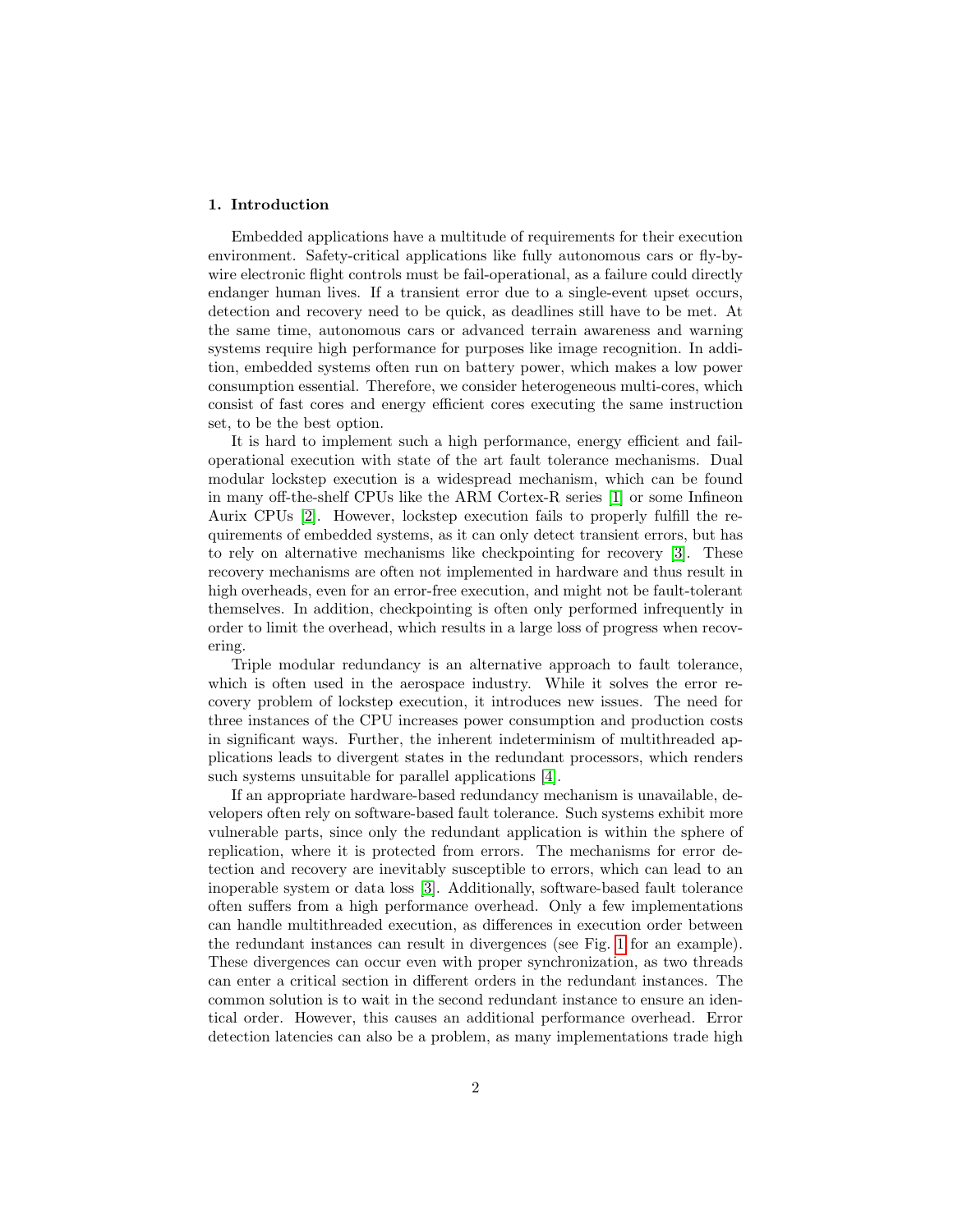

<span id="page-4-0"></span>Figure 1: An incorrect execution can occur if the order of the transactions is not preserved between the leading and trailing threads. In this example, thread 1 executes a transaction which increments data by 1, and thread 2 executes a transaction which XORs data by 1. If thread 1 is executed first (leading), the final result is 0. If thread 2 is executed first (trailing), the final result is 2. Thereby, checksums differ and a rollback occurs.

error detection latencies for improved performance.

We present a novel approach for fault tolerance on embedded systems based on multiversioning to mitigate those disadvantages. In addition to homogeneous multi-cores, heterogeneous multi-cores are also supported as long as they execute the same instruction set. In our approach, the application is only executed twice in order to keep the overhead minimal. The underlying fault model regards transient faults, which may corrupt data in a register, but main memory and caches are assumed to be protected by ECC (see Fig. [2\)](#page-5-0). Hardware checksum calculation ensures that every single-bit error is caught. The duplicate execution can also detect errors in instructions like the sine function, which are difficult to check otherwise. Error detection is fast, as transactions offer a quick validation interval. A transactional memory based rollback mechanism allows for cheap recovery after detecting an error. The system also offers conflict detection, which makes the execution of multithreaded transactional memory applications possible. Consistency between the redundant executions is ensured by keeping multiple versions of each data word.

A regular transactional memory system cannot fulfill these requirements. One key problem is the preservation of the order of the transactions between the leading and trailing execution to avoid unnecessary and potentially infinite rollbacks. Fig. [1](#page-4-0) depicts in detail why this is a problem. To solve this and other issues we developed a transactional memory which supports multiple versions of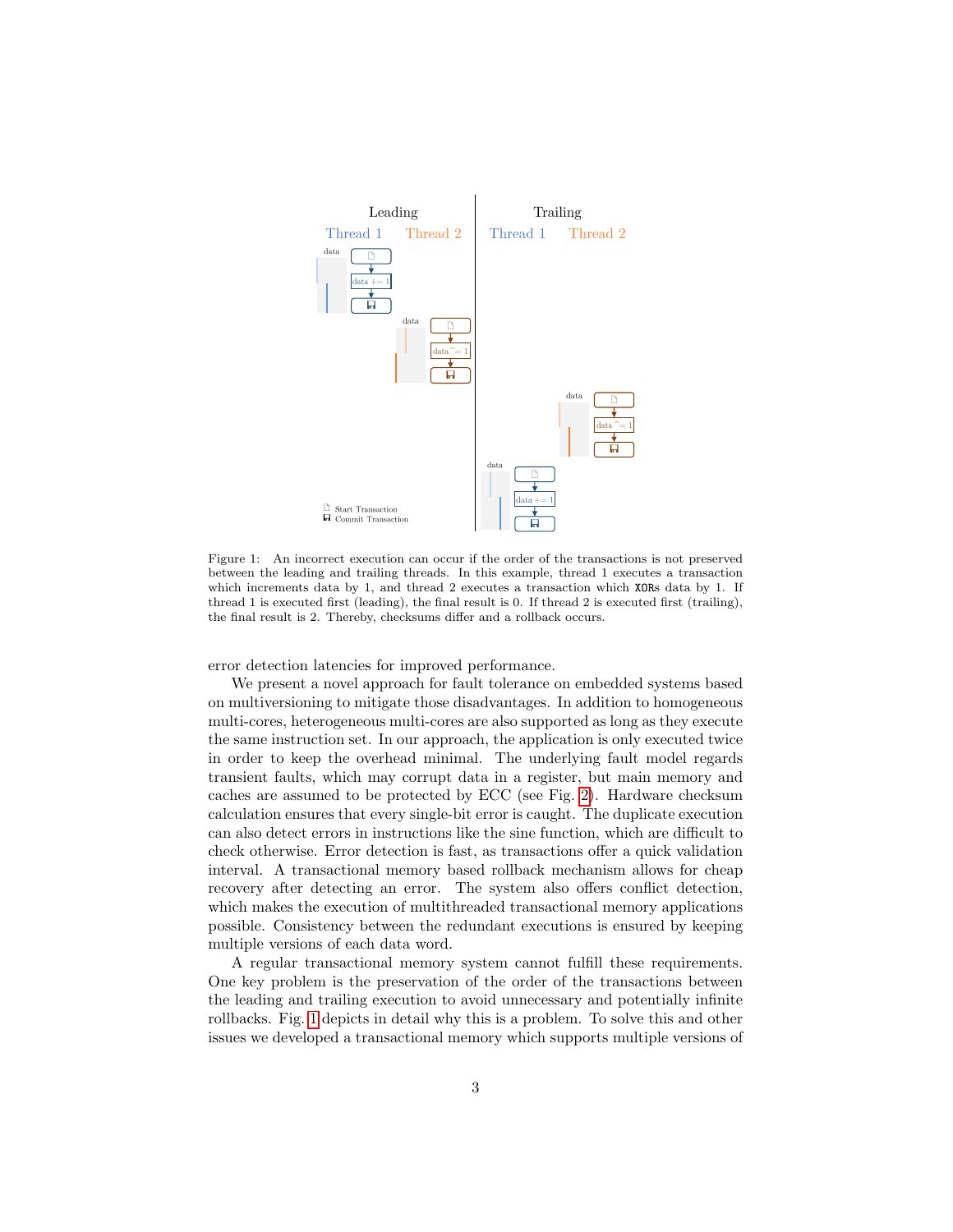

<span id="page-5-0"></span>Figure 2: The cores and data caches are extended to support transactional memory and multiversioning. The register snapshot can also be stored external to the core, as its access latency is not performance critical. The sphere of replication, marked by the dotted line, covers the pipeline in the cores. The remaining components are protected by ECC.

the same data word. The multiversioning mechanism is described in more detail in Section [4.](#page-9-0) A transactional memory based pthreads implementation ensures backward compatibility for classic multithreaded applications, which rely on atomic operations and cache coherence.

We performed an FPGA-based evaluation running the PARSEC benchmark suite [\[5\]](#page-27-4) on Xilinx MicroBlaze soft cores [\[6\]](#page-28-0). Although these cores are closedsource, our approach can be integrated with unmodified processor cores like the MicroBlaze, as it is mostly contained in the caches. All necessary communication is handled over existing infrastructure like AXI busses, interrupt lines and trace ports.

Altogether, our approach has the following five advantages:

- The system is fail-operational, as it can recover from errors.
- Homogeneous and heterogeneous multi-cores executing an identical instruction set are supported.
- Shared memory multithreaded applications can be executed redundantly.
- Transactional memory can be used for synchronization.
- No modifications to the cores are required.

Our work is structured as follows. First, we present related work. In Section [3,](#page-7-0) our redundancy concept is explained. Section [4](#page-9-0) describes the extension to multithreaded execution using multiversioning. Section [5](#page-12-0) consists of optimizations, which improve the performance of our approach. In Section [6,](#page-16-0) we present the evaluation of our approach. We evaluate runtime overhead, impact of the optimizations, fault injection and error detection latency. This section contains an explanation of the methodology and an analysis of the results. At the end of the paper, a conclusion and an outlook on future work is given.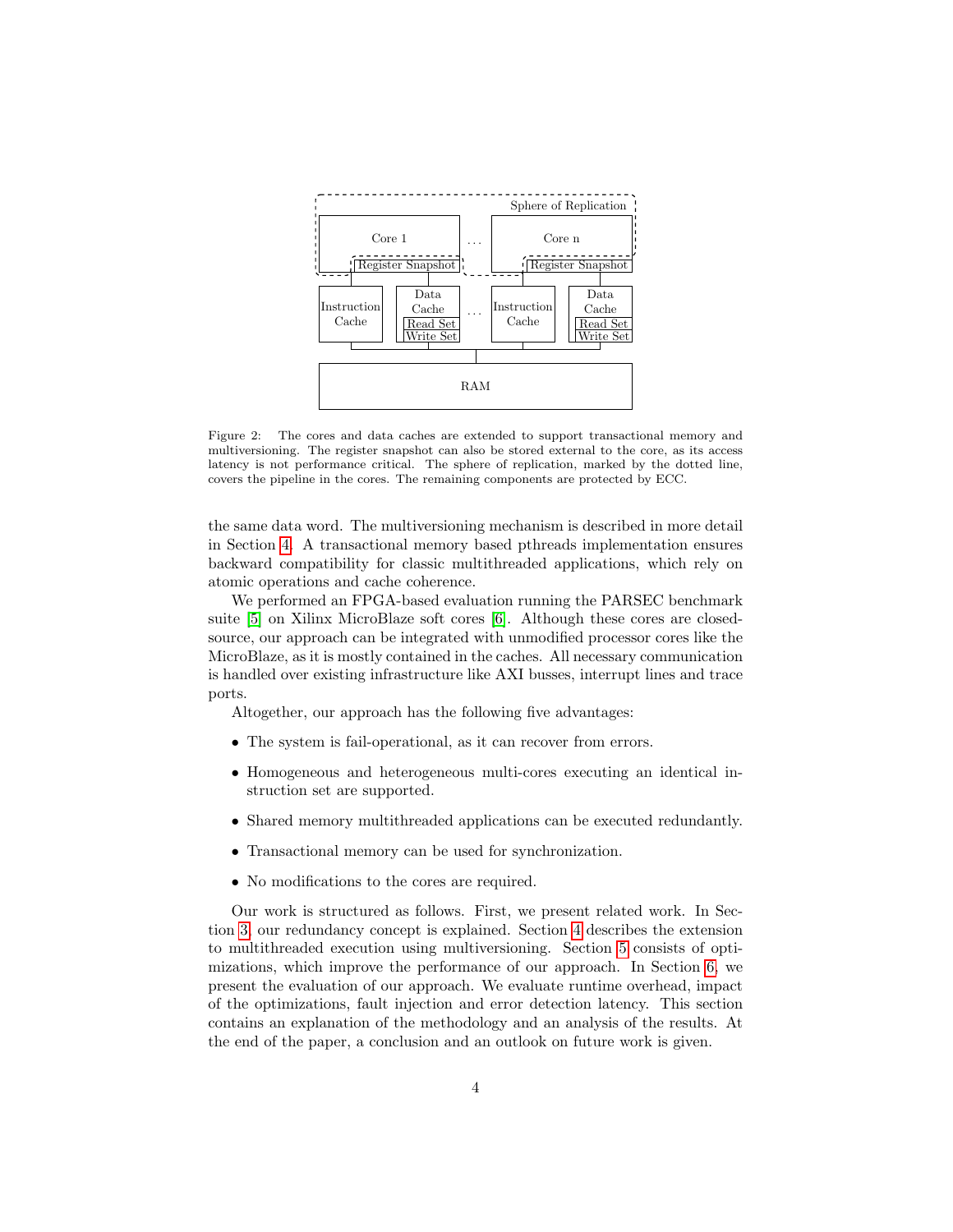This publication extends our previous paper [\[7\]](#page-28-1) in the following ways:

- Description and evaluation of hardware optimizations
- Implementation of fault injection techniques
- Evaluation of the benchmarks' susceptibility to errors and of the multiversioning recovery mechanism

# 2. Related Work

Process-Level Redundancy [\[8\]](#page-28-2) is a software-based approach to provide fault tolerance for single threaded applications. The approach replicates the process multiple times. The processes are synchronized at every system call and the parameter values are compared. In order to recover after an error, three instances are required. The evaluation assumes that a sufficient number of free cores is available for the redundant processes. As system calls can be far apart, we expect the error detection latency to be unsuitable for embedded systems which are typically subject to stringent real-time constraints.

The software approach of RomainMT enforces determinism for multi-threaded applications to enable a redundant execution on the L4 microkernel [\[4\]](#page-27-3). On externalization events, which for example are system calls, the states of the redundant threads are compared to detect errors. This requires the redundant threads to be in an identical state to avoid the false detection of an error. By enforcing the same locking order of mutexes on every execution of a program, the observable behavior will be identical, but only if no race-conditions exist and no lock-free atomic memory accesses occur. RomainMT relies on an external checkpointing and recovery mechanism for DMR, but for triple modular redundancy, forward error correction is possible by selecting the two error-free threads.

In our previous work [\[9\]](#page-28-3), we have already presented a hardware fault tolerance mechanism for single threaded applications, which is the foundation of this approach. However, multiversioning, which is essential to realize multithreaded execution in the current paper, was not used in the previous paper. Previously, we used the simulator gem5, which required very long evaluation times. However, to be able to execute larger benchmarks, we shifted to an FPGA implementation for this paper.

FaulTM-multi [\[10\]](#page-28-4) is a hardware fault tolerance implementation utilizing transactional memory. In contrast to our approach, FaulTM-multi is tightly coupled. This results in several restrictions: It is not possible to have unequal numbers of original and backup threads, which restricts parallelism. Additionally, the cores, on which the threads run, need to be homogenous to avoid the faster thread blocking at every transaction commit. Unsteady optimizations like those described in [\[9\]](#page-28-3) cannot be used either, as the original thread cannot run ahead to compensate for any fluctuation.

In other previous work [\[11\]](#page-28-5), we have described a software-based approach to fault tolerance by utilizing the hardware transactional memory Intel TSX.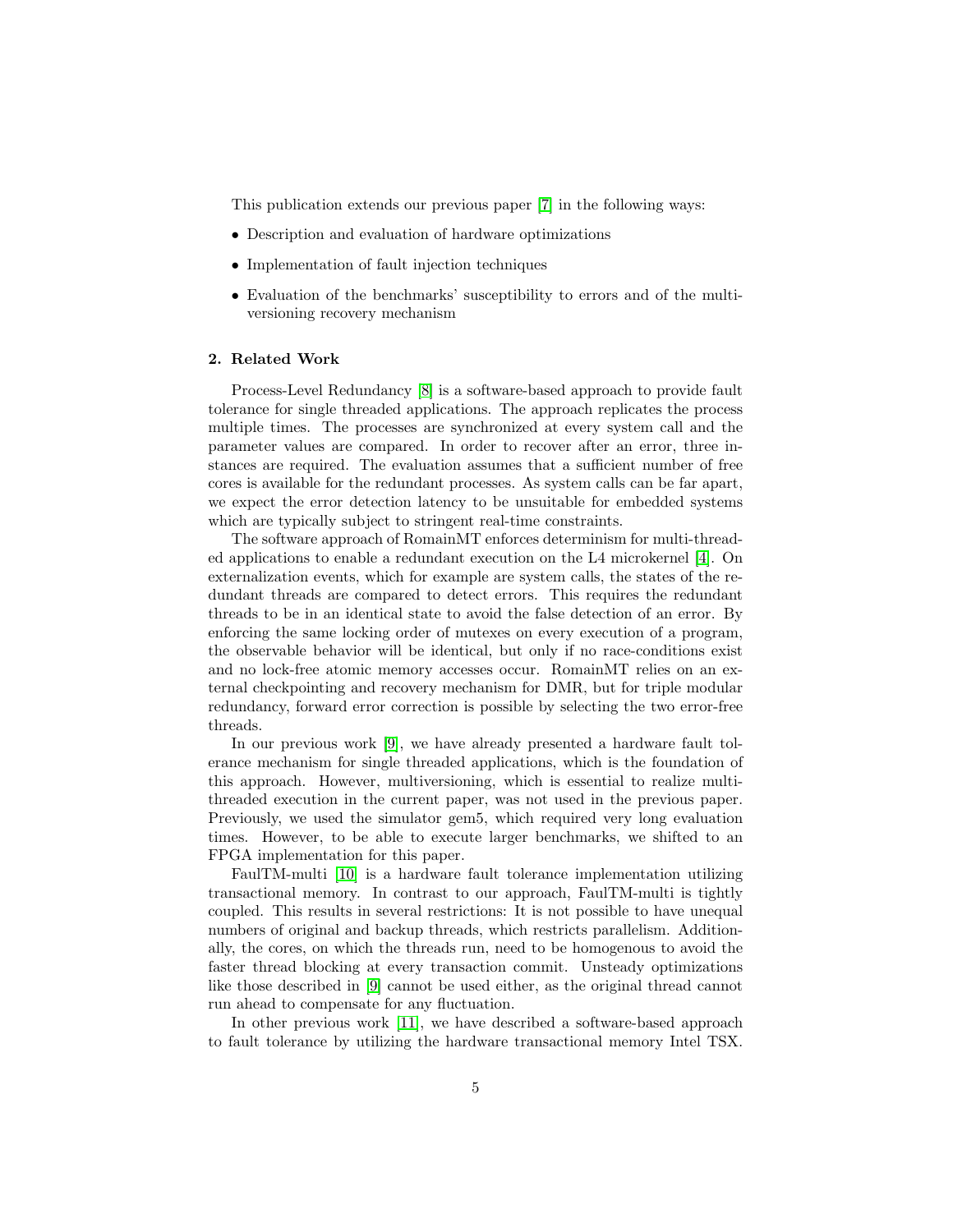Major parts of the approach are required to work around the limitations of Intel TSX. It is necessary to start two separate processes, as it is not possible to share the same memory for leading and trailing threads. Intel TSX does not support multiversioning, either. There are overheads due to instrumentation, splitting the execution into transactions, checksum calculation and transfer.

HAFT [\[12\]](#page-28-6) is a software fault tolerance implementation utilizing transactional memory. In contrast to our approach, HAFT uses instruction-level redundancy. This makes it well suited for modern high performance out-of-order CPUs, as they can often execute both instructions in a single cycle and correctly predict the comparison branch. However, the approach is less suited for embedded or heterogeneous systems, as those often feature simple in-order CPUs, which cannot overlap the execution of the redundant instructions.

Execution Replay of Multiprocessor Virtual Machines [\[13\]](#page-28-7) implements a software approach that allows the reproduction of the execution of virtual machines, which can be applied for fault tolerance. The approach uses the MMU to mark pages for either concurrent-read or exclusive-write. When a core executes an operation that is not allowed in the current state of the page, the state is changed and the transition is recorded as dependency in a log. During the repeated execution, these recorded dependencies are used to exactly reproduce multithreaded execution. The conflict detection granularity is at page-level, while we detect them a cache-line-level. Additionally, our ownership transitions are quicker, since they are realized in hardware instead of software.

Samsara [\[14\]](#page-28-8) improves upon the previous approach by splitting the execution into chunks, comparable to our transactions. At the end of a chunk's execution, the accessed and dirty bits in the page table are used to detect conflicts. Similarly, to transactional memory, conflicting chunks need to be repeated, which requires the use of copy-on-write for each page written in a chunk. Since the approach is also based on the page table, granularity is more coarse than with our approach. Additionally, chunks have to be larger than our transactions to accommodate for the copy-on-write and commit overhead. Therefore, we expect the error detection latency in Samsara to be higher than with our approach.

Multiversion concurrency control [\[15\]](#page-28-9) is a method used by databases to manage concurrent accesses. This technique is used by PostgreSQL, for example [\[16\]](#page-29-0). We suppose that hardware multiversioning support, like the one provided by our approach, can be exploited by such applications to benefit performance.

### <span id="page-7-0"></span>3. Error Detection Mechanism

We assume a standard shared memory hierarchy, as depicted in Fig. [2,](#page-5-0) consisting of multiple cores. All cores execute the same instruction set, but their microarchitectural implementation can differ, e.g. to realize a combination of fast and energy-efficient cores. The cores are connected to coherent private instruction and data caches. Optionally more (potentially shared) cache levels might follow. Finally, all cores can access a common main memory.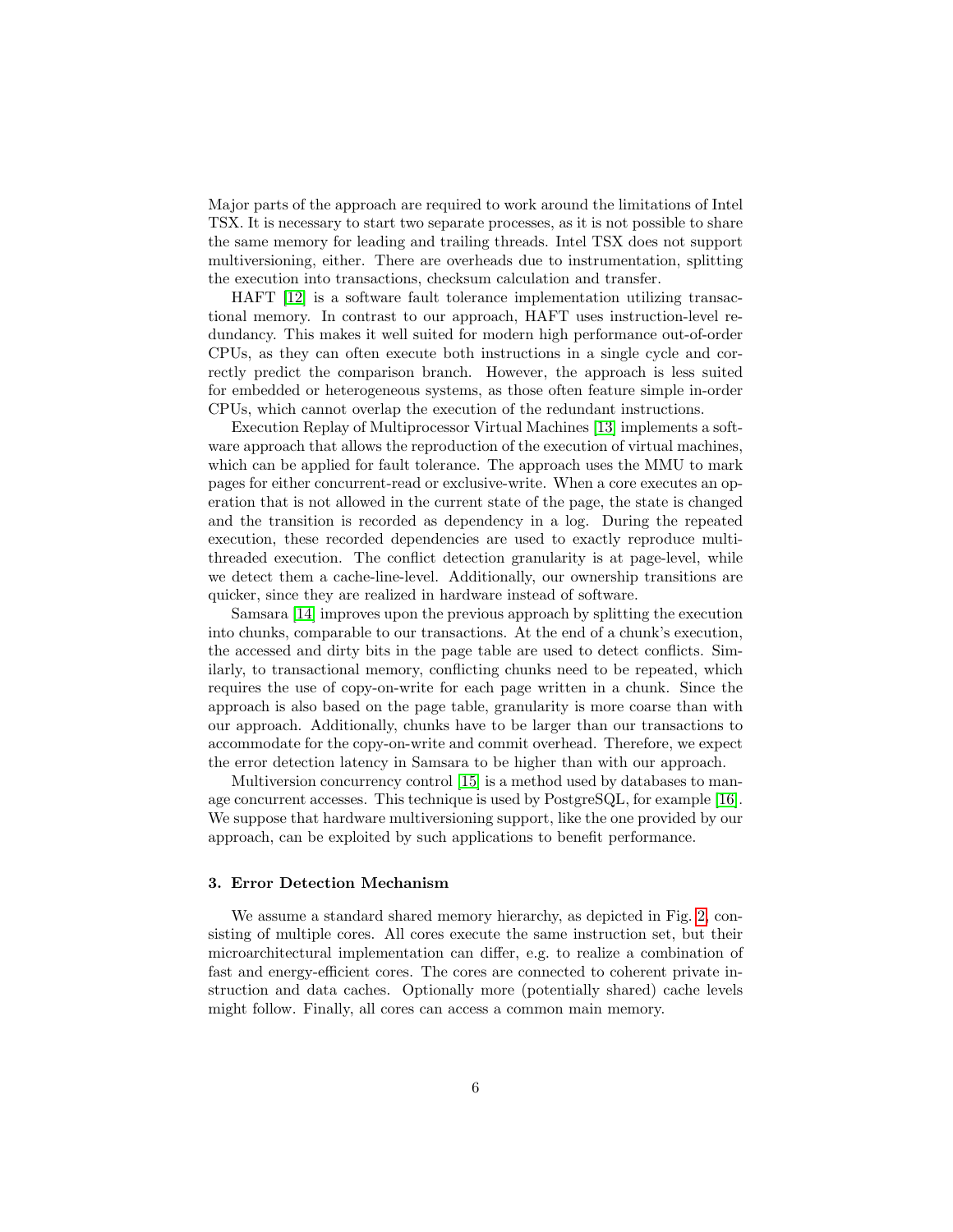

<span id="page-8-0"></span>Figure 3: The single threaded application is split into transactions TXi, which are executed redundantly on a leading core and a trailing core. For some time the checksums match, but after TX4 a bitflip causes a mismatch. This results in a rollback and a restart of TX4.

#### 3.1. Transactional Memory

In order to implement multiversioning, we have extended the memory hierarchy in several ways. The cores themselves need to be extended with register snapshots to enable rollback. The data caches store the read and write set. They also implement the largest part of the logic necessary to handle version selection and communication. If the code is not self-modifying, the instruction caches can be left unchanged.

Our goal is to provide fault tolerance for the pipelines of the cores. We assume that the memory hierarchy is already protected by means of ECC or similar mechanisms. For reliable recovery, it is also necessary that the register snapshots are protected from faults.

Our approach implements a leading/trailing execution concept similar to the one we have used in [\[9\]](#page-28-3). The program is first executed on one or more leading cores. Their results are then validated by one or more trailing cores, which execute the same code.

To realize this concept, the execution is split into transactions (TXi in Fig. [3\)](#page-8-0). Contrary to regular transactions, those automatic transactions commit by themselves after a given time limit. The next transaction starts immediately afterwards. However, manual transactions for concurrency control, where the bounds are set by the programmer, can also be used if needed.

The most difficult aspect in implementing automatic transactions is determining the bounds. However, our transactional memory system provides multiple features, which allow for an easy implementation: If a cache line is evicted, conflict detection is still possible, as transaction meta data can be evicted to memory. Additionally, all instructions, which are necessary for regular execution, can be issued in transactions. Therefore, it can be guaranteed that every transaction, which abides to certain limits concerning runtime (in instructions) and memory operations, will eventually commit. As those limits are independent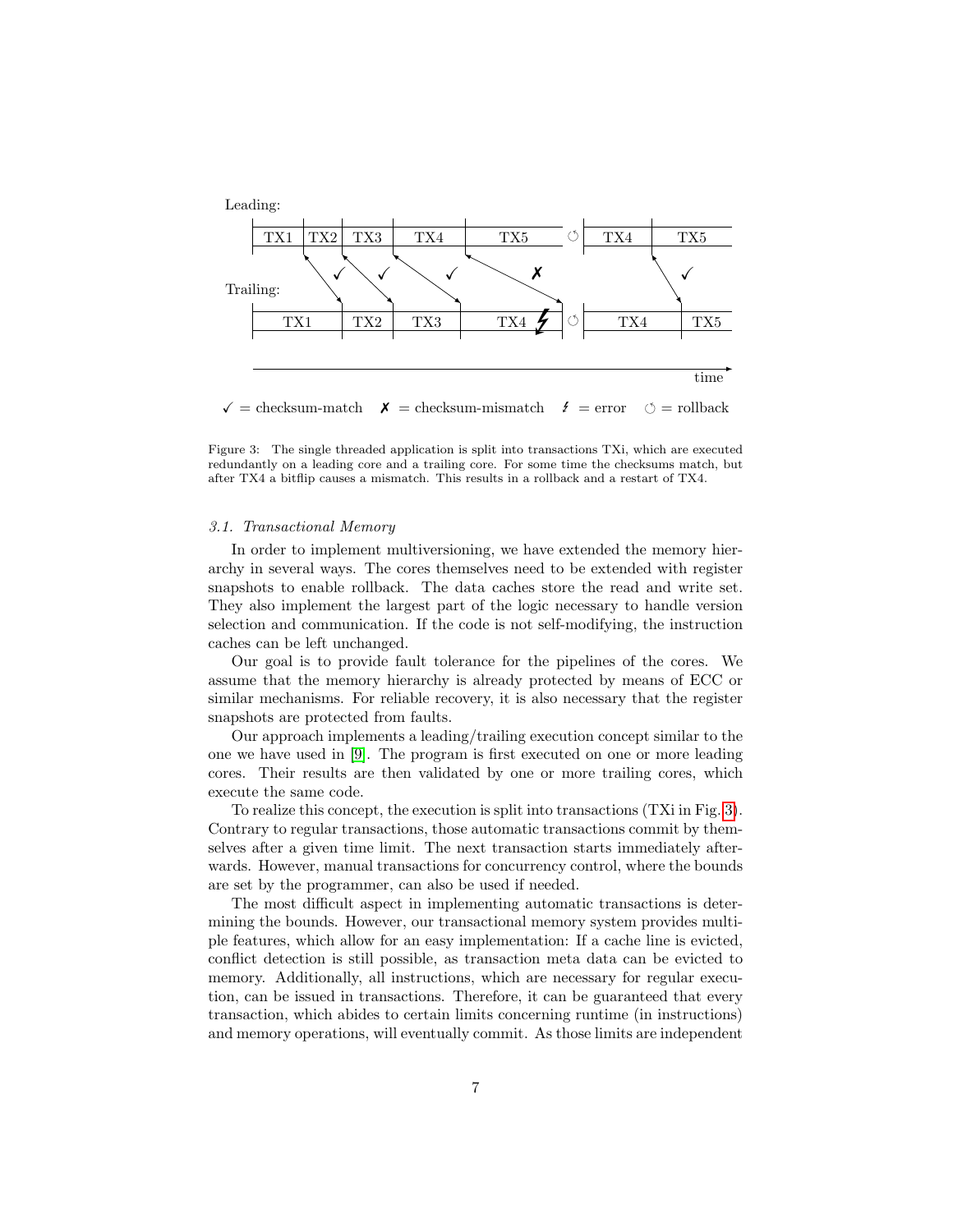of the actual instructions and memory addresses, they can easily be monitored using simple counters. Register backup does not require a specific instruction, either, which makes it possible to start transactions at any time. Therefore, the bounds can be easily determined with low hardware costs.

#### 3.2. Redundancy

An error cannot propagate to the other core, as both cores can only see their own modifications to the memory. In the single threaded case, the first transaction can be started simultaneously for the leading and the trailing thread. If the leading thread is executed on a faster core, it will finish first. It can then already start the next transaction, as long as it has sufficient speculative resources.

While the transaction is running, a single checksum of all instruction outcomes is calculated. Our definition of instruction outcome includes every output signal caused by an instruction that affects the architectural state. For an arithmetic instruction, for example, this can be the output register value and state flags like carry, but also the next instruction address. The information of one instruction outcome is concatenated and streamed to the hardware checksum unit. Here a checksum is calculated by hashing the arbitrary sized input to a constant size. Note that the input is not required as a whole to calculate the checksum. This checksum is then compared after both transactions have completed. If the checksums match, execution can continue regularly and the checkpoints at the beginning of the transactions are deleted. If the checksums do not match (after TX4 in Fig. [3\)](#page-8-0), both cores need to roll back to the beginning of their transactions. Consequently, the leading core might have to roll back multiple transactions at once. After the rollback, both cores restart their transactions. If the fault was transient, it does not occur again and the checksums match after both transactions have been repeated.

## <span id="page-9-0"></span>4. Multiversioning

When executing multithreaded applications with fault tolerance, multiple complications occur. It is no longer sufficient to just have a single leading thread and a single trailing thread, as the transactions of all threads need to be validated. As all threads in the process use the same address space and transactions already save the register set, it is possible for a trailing thread to quickly switch between validating the transactions of different leading threads. However, it is still preferred to keep leading and trailing cores associated when possible, as this will benefit cache locality. This feature has the additional advantage that I/O operations and sensor inputs can be easily realized. The leading core commits its transaction and leaves redundant mode to perform the I/O operation alone. After the I/O operation is finished, resynchronization between leading and trailing cores happens automatically, as the register set is transferred anyway and the multiversioning takes care of the memory content.

The required ratio of leading and trailing cores depends on the underlying system and the application. For homogeneous systems, it is usually close to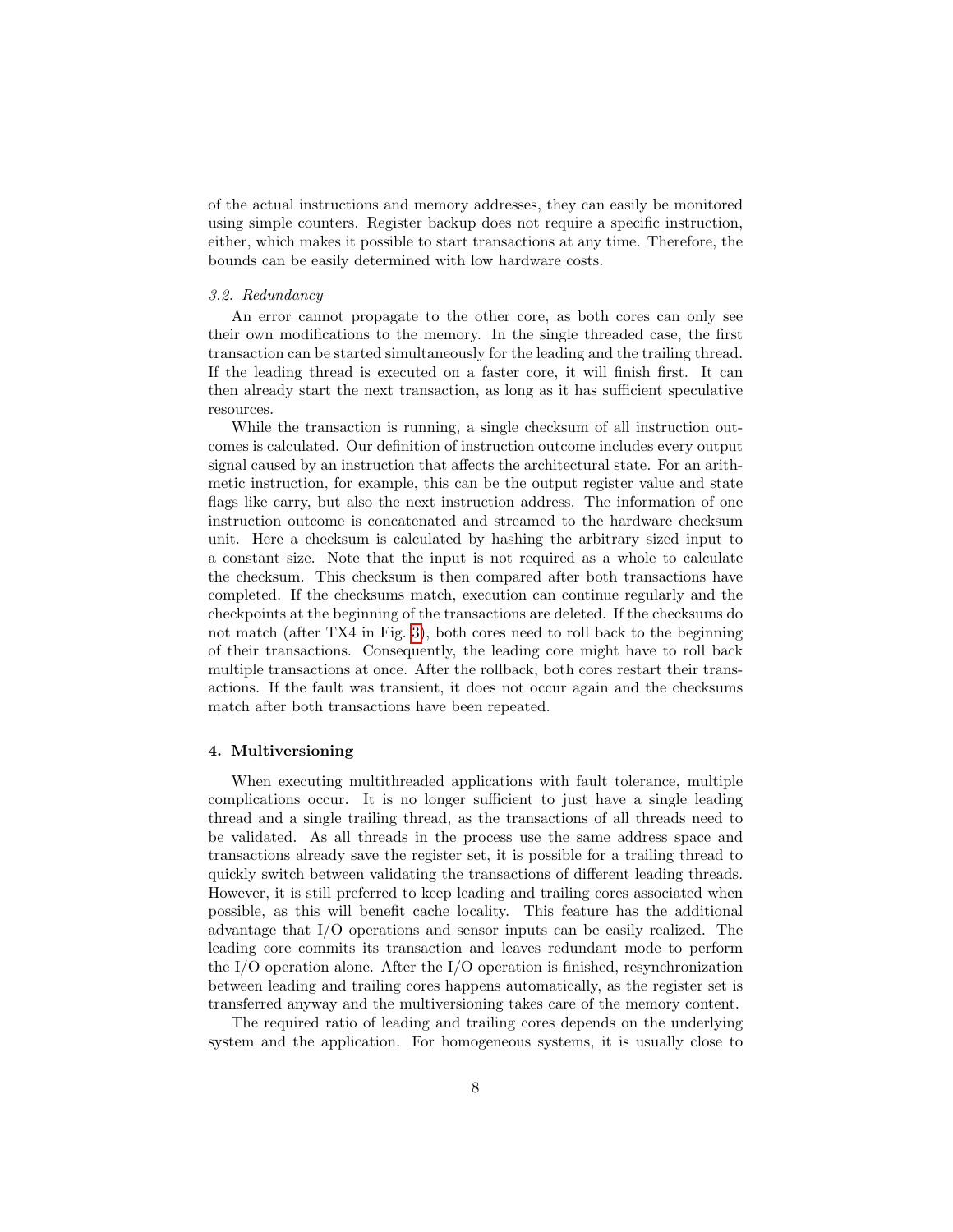

<span id="page-10-0"></span>Figure 4: Above, the same application as in Fig. [1](#page-4-0) is shown, but this time executed with multiversioning. From the perspective of the software, the execution on the leading core behaves the same. The result after the first transaction is stored in version V1 and the result after the second transaction in version V2. The version numbers of the leading transactions are transferred to the trailing threads. Even if the thread 2 is executed first in the trailing execution, it still loads version V1 as base. This is possible, as the version is still retained from the leading execution. Thus, the final result is also 0. Version V1 is validated later and the speculative resources are dropped, as version V2 is already available.

one. It is possible to use slower but more energy-efficient cores as trailing cores as long as they execute the same instruction set. In this case, a different ratio might be chosen. If an application has plenty of waiting time, the number of trailing cores can be lowered, as it is useless to wait on the leading and the trailing. The same can be done if the platform has means to accelerate the trailing cores like perfect prefetching or forwarding branch outcomes [\[9\]](#page-28-3). The trailing cores will simply switch between validating those leading cores that are currently not waiting.

Not preserving the order between the leading and trailing execution within a regular transactional memory system can cause unnecessary and potentially infinite rollbacks (see Fig. [1\)](#page-4-0). If situations like this happen frequently, which is to be expected on high core count out-of-order CPUs, performance will be poor, as rollbacks are expensive due to the work that needs to be executed again. Further, consistent rollback checkpoints between all threads are necessary. It is not sufficient to roll back only the transaction in which the error was detected, as another transaction might have already read data written by that transaction.

In our approach, the fault-tolerant execution occurs on a system supporting multiple versions of the same memory word. This solves the indeterminism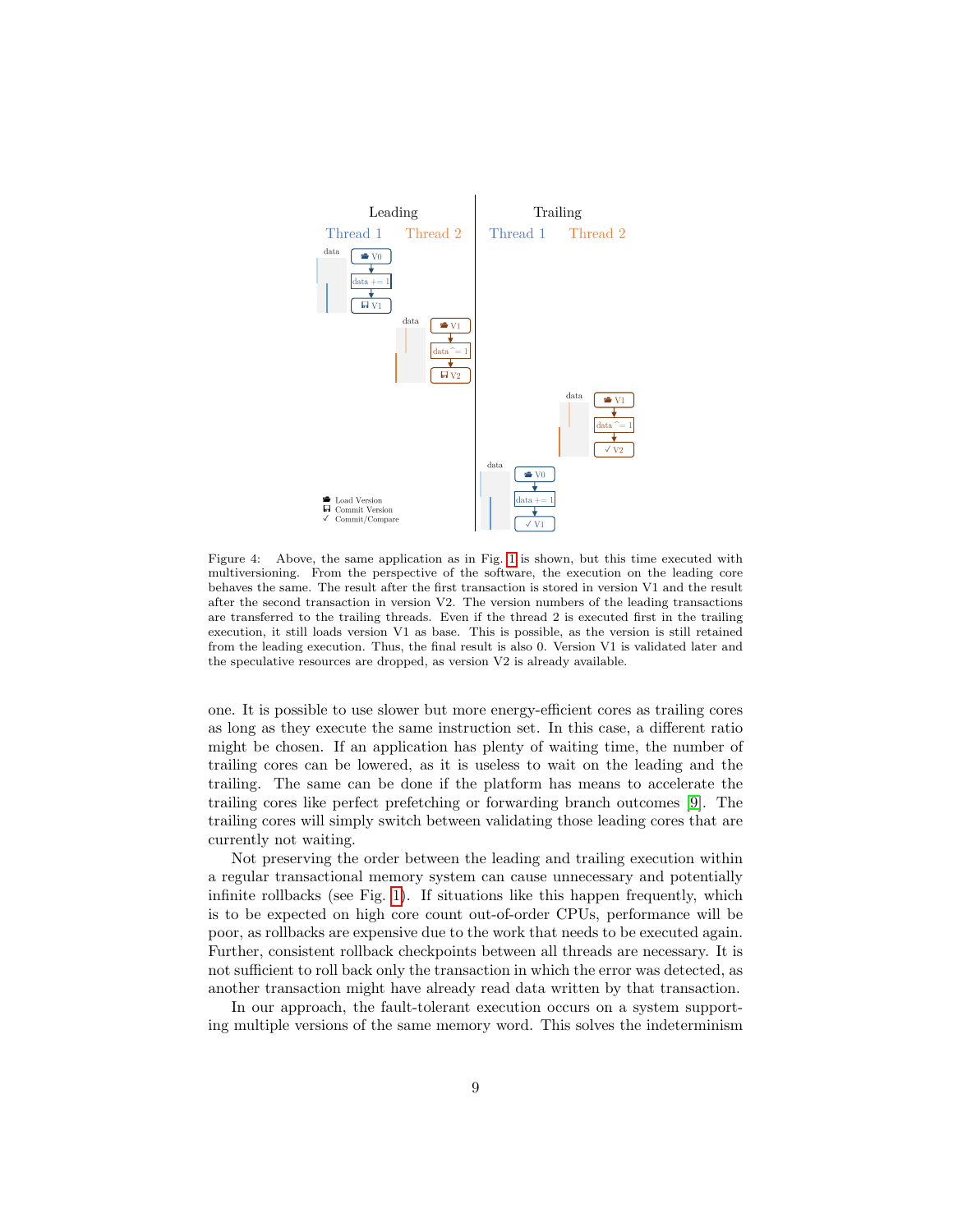problem, as can be seen in Fig. [4.](#page-10-0) The transaction, in which the load is executed, defines which version of a word is read. Every word has a safe version, which is used for rollback if an error occurs and is only updated if the trailing cores have validated the new value and all previous transactions. Additional versions are used by the leading cores to store speculative values. Those will be made visible to the other leading cores, as soon as the transaction has committed. The trailing cores generate versions, too. These are only used by the same core to satisfy reads after writes in the same transaction. Other cores will never see those values and they are dropped after the transaction is completed. If a conflict is detected between two leading transactions, they behave like regular transactions, i.e. modifications are not visible to other transactions before commit and in case of a conflict one is aborted and restarted.

Therefore, it is possible to execute shared memory multithreaded applications on our system. The preferred synchronization approach is to use transactions. However, atomic operations are also supported. All randomness, like different execution orders or pseudo random number generator seeds, are synchronized between leading and trailing cores. Cache coherency is also maintained.

After a commit, the leading core continues with the next leading transaction. A hardware queue is used to transfer the register set at the start of the previous transaction to the trailing cores. Each queue entry also contains additional data like the checksum and version number. It is possible to use the memory bus for communication between the cores and the queue. However, a dedicated interface reduces the overhead. A single queue can be shared between all cores, as queue entries are quickly picked up by a trailing core. This trailing core starts a new transaction with the same base version and executing the same code as the corresponding leading core. Its results are invisible for all other cores and dropped after the trailing core commits. Once this transaction commits, the checksum is compared to its leading counterpart. If they and all previous checksums match, the leading version is merged with the safe version and all speculative data belonging to those transactions is freed.

If a mismatch is detected, a global rollback is initiated. To perform the rollback, all currently running transactions on the leading and trailing cores are aborted. It is then determined, which transaction is the last consecutively confirmed. The memory is restored to the version that was produced by the commit of this transaction. The register set of the corresponding leading core is reset to the commit of that transaction. All other leading cores are reset to their last previous commit. The trailing cores require no explicit reset, as they will receive a new register set from the leading cores. This reset procedure can be realized by either sending a reset signal to the cores or the use of interrupts. As errors are expected to be rare, performance of the reset procedure is not of primary concern.

Implementing multiversioning requires major changes to the caches. However, some systems might already offer many of the required features. For example, systems with Intel TSX already offer conflict detection and support at least two versions of each cache line. Therefore, the adaption of such a system is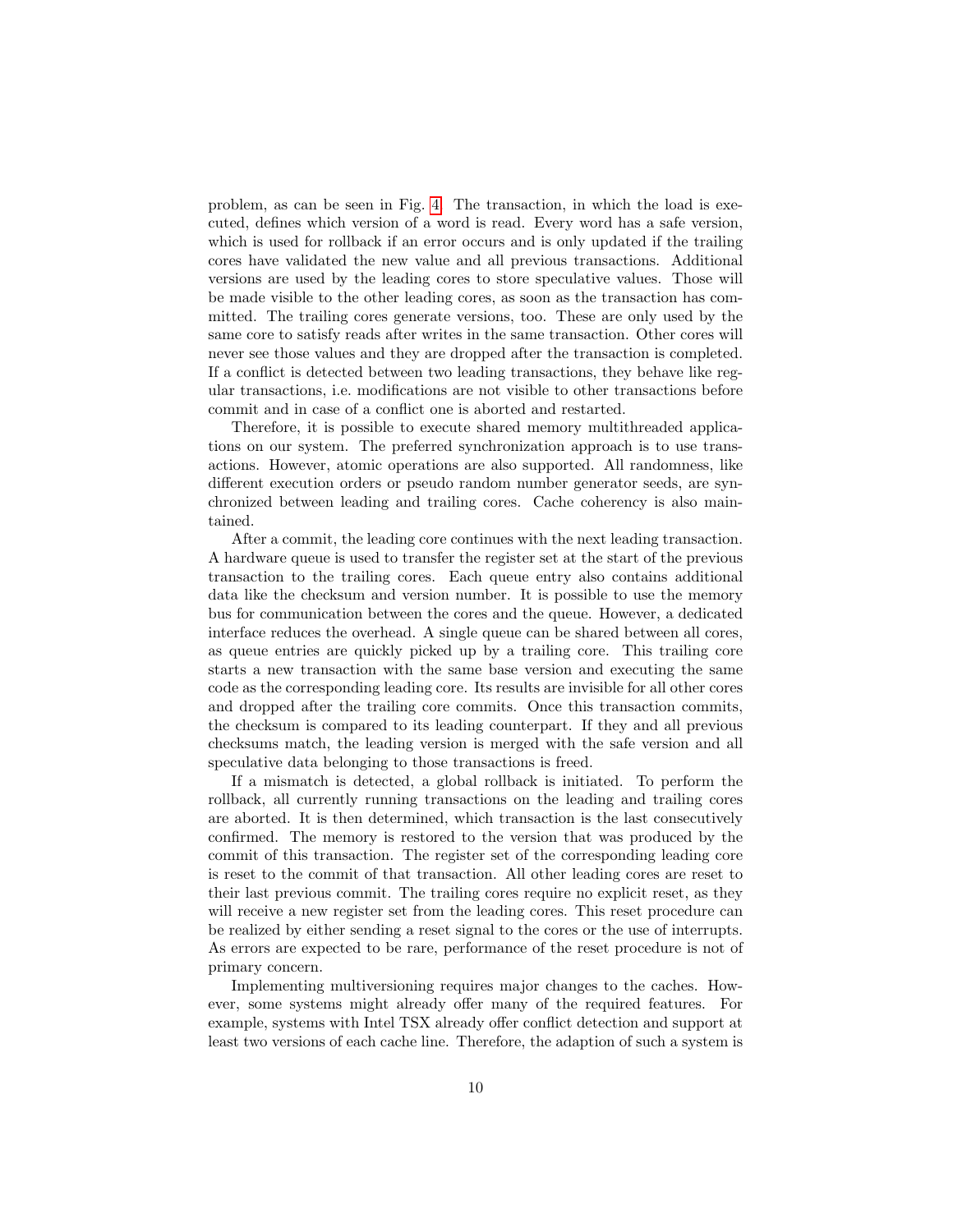expected to be easier than the adaption of a system without any native support for versioning. The approach is largely independent of the microarchitectural implementation and can be implemented in its basic variant without changes to the cores. However, some modifications to the cores can be made to improve performance or fault detection.

For user space applications, our system offers the same interface as regular transactional memory systems. Explicit transactions for synchronization, similar to those in classic transactional memory, are available. The automatic transactions that are used for redundancy do not require any special handling by the programmer. The tm begin operation commits the running automatic transaction and starts a new explicit transaction. It is possible to either commit the explicit transaction with the tm commit operation or abort it with tm abort. In both cases, the core will start a new automatic transaction.

The operating system uses an additional control register to manage multiversioning. This control register can be used to configure cores as leading or trailing cores. It can also be used to disable redundancy or automatic transactions, when code should not be executed redundantly, e.g. for I/O.

Porting a user space application to our platform mainly concerns synchronization. As the speculative values within transactions are invisible for other cores, adjustments to synchronization constructs are necessary. For the most part, these only happen at the library level. Changes to the application source code are only necessary if synchronization constructs are implemented directly. Atomic operations can be replaced by small transactions, which only encapsulate the memory accesses and corresponding operations, which should be executed atomically. For example, an atomic increment is replaced by a transaction containing a regular load, the add instruction and a regular store. As transactions guarantee atomicity, the semantics of the operation does not change. By committing the transaction right away, the modified value becomes visible to other cores immediately. For more details regarding the implementation see [\[17\]](#page-29-1).

## <span id="page-12-0"></span>5. Optimizations

Various optimizations were implemented to improve the performance of the multiversioning system.

#### 5.1. pthreads Library

We have replaced all operations in our implementation of the pthreads library to use native transactions instead of atomic operations. For example, we have replaced the atomic swap in the routine to lock a mutex with a transaction, which aborts if the mutex is already locked. This reduces the number of committing transactions significantly in comparison to simply replacing the atomic operation. Thus, the memory load is reduced. It is not necessary for the trailing cores to validate aborted transactions, as they have no influence on the system state, allowing them to catch up if they fell behind.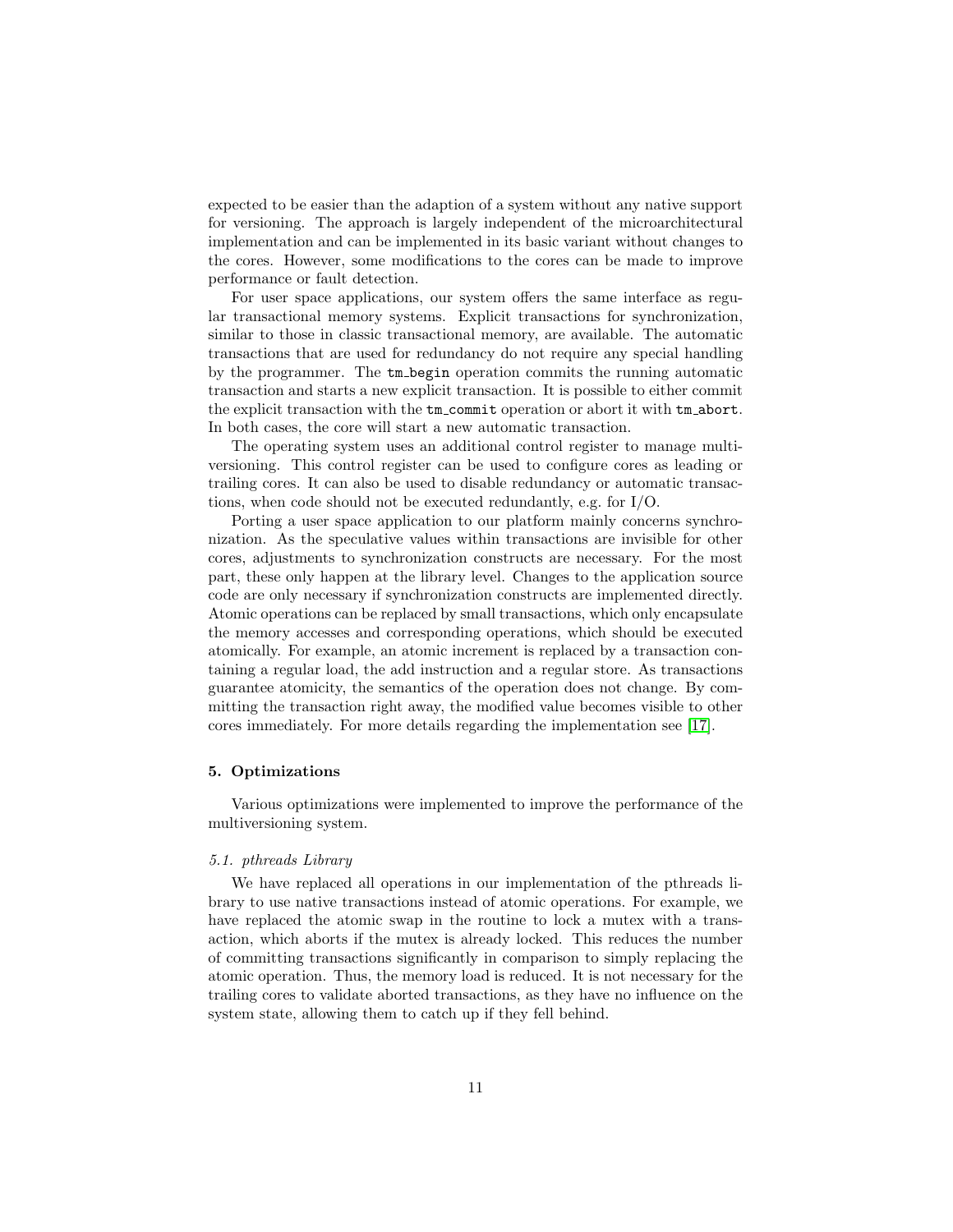#### 5.2. Validation of Automatic Transactions

On ordinary transactional memory systems, every transaction performs conflict detection. In our approach, the code executed in automatic transactions does not require conflict detection, since it is functional without transactions in the non-redundant case. Some care still needs to be taken to ensure that changes to the same cache line by different cores are merged properly. However, a major part of conflict detection, referred to as "validation", can be disabled to improve performance. Synchronization constructs can still use explicit transactions with conflict detection even if the validation of automatic transactions is disabled.

One general issue, which affects many transactional memory applications to varying degrees, is false sharing. This effect occurs when two threads access different words in the same cache line without synchronization. This is also a minor issue for systems without transactional memory, as it causes cache line bouncing. This issue mainly occurs when applications access an array with their thread ID as an index. It can also occur if different data structures share the same cache line by chance.

By default, every transaction performs full conflict detection. If a conflict is detected, all except one conflicting transactions are restarted. Due to false sharing this can happen quite often. If an application is ported from a nontransactional implementation, the conflict detection is not necessary, as the same code works without conflict detection. It is not possible to disable write-afterwrite conflict detection, as this would make complicated merges of cache lines that were changed by two or more cores simultaneously necessary. However, the second core can request the first transaction to commit prematurely. This costs some performance, but is better than aborting. Read-after-write conflicts can be handled likewise. Read-after-read conflicts cause no issues, even in the base implementation, as both transactions can continue with the cache line in shared state.

Write-after-read conflicts require special consideration. We observed that write-after-read conflicts can often be ignored. Write-after-read conflict detection is the most expensive, as conflicts, in which the write occurs first, can be detected by the existence of the new version without any overhead. Therefore, ignoring write-after-read conflicts does not only reduce overhead from the repeated execution of aborted transactions, but also from conflict detection itself. However, if a benchmark contains race conditions, these can cause trouble with redundant execution. If the order of the trailing execution is swapped, the trailing cores might now return a different result. This then causes a rollback of the whole system. Contrary, if write-after-read conflicts are handled on the leading cores, only a single core has to roll back for each conflict. Note that a write to a single cache line can still cause conflicts with multiple reading cores, which can result in additional rollback even if the conflicts are handled on the leading cores.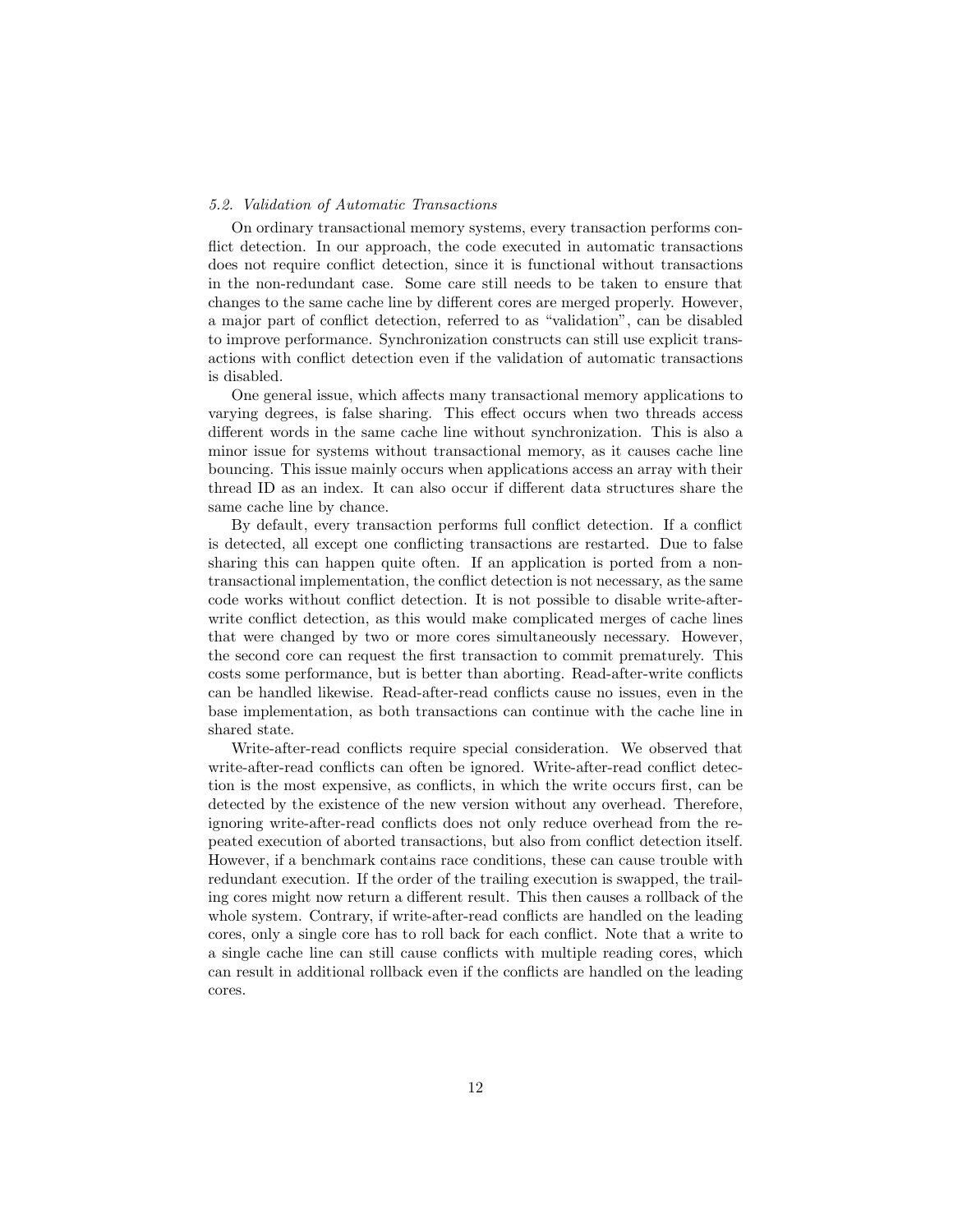# 5.3. Bloom Filter

Another way to reduce conflict detection overhead is the use of a Bloom filter [\[18\]](#page-29-2). A Bloom filter is a constant size, probabilistic data structure implementing a set. It is possible to add memory addresses to the set. One can also query, whether a specific address is contained in the set. However, the more addresses are added, the higher the probability that a query falsely returns that the address is contained in the set (false positive). It is not possible for a query to falsely return that an address is not contained (false negative). Therefore, this data structure is well suited for conflict detection, as a false conflict only costs performance, while a missed conflict could cause wrong outputs.

In our implementation, the Bloom filter is used to optimize write-after-read conflict detection. Every core has its own associated Bloom filter. The Bloom filter can be placed outside of the core, since it only requires the address of the accessed cache line and some control signals. When a transaction reads a cache line, its address is added to that core's Bloom filter. When a transaction writes a cache line, every other Bloom filter is queried for its address. If a Bloom filter returns that it contains the address, regular conflict detection and resolution is performed for the corresponding core. This optimization reduces the number of cache misses and the overhead for commits, as it is not necessary to iterate the readset if the bloom filter did not indicate any hits. The Bloom filter is reset on commit or abort of the transaction on the corresponding core.

The implementation used in the FPGA is kept simple, as the number of accessed cache lines in each transaction is rather small, and fast lookups are required. Therefore, only a single hash function is calculated for each entry. The corresponding bit in the constant size memory is set to one, when the entry is inserted. To query whether the entry is contained, it is sufficient to return the corresponding bit. If the allowed transaction size is increased, a more complex Bloom filter, which uses multiple hash functions, should be used. In such a Bloom filter an entry is only considered contained if the corresponding bits of all hash functions are one. Using the optimum number of hash functions results in a minimal false positive probability.

#### 5.4. Cache Line Compression

In the basic variant, an additional cache line is allocated for each new version of a cache line. The additional cache line is referenced by a pointer (e.g. stored in the ECC bits). This can be optimized by directly storing the changed data in the field for the address of the version. Note that this optimization is in contrast to the overall approach, processor dependent and the precise may change when a different instruction-set-architecture is used.

Cache line compression is possible if at most eight bytes have changed. The change has to consist of two aligned words of four bytes each, one at an even index (third address bit is zero) and one at an odd index (third address bit is one) in the cache line. Allowing this split increases the likelihood that a stack cache line can be compressed. Because of the index requirement only one comparison is required per memory access, as the CPU must split accesses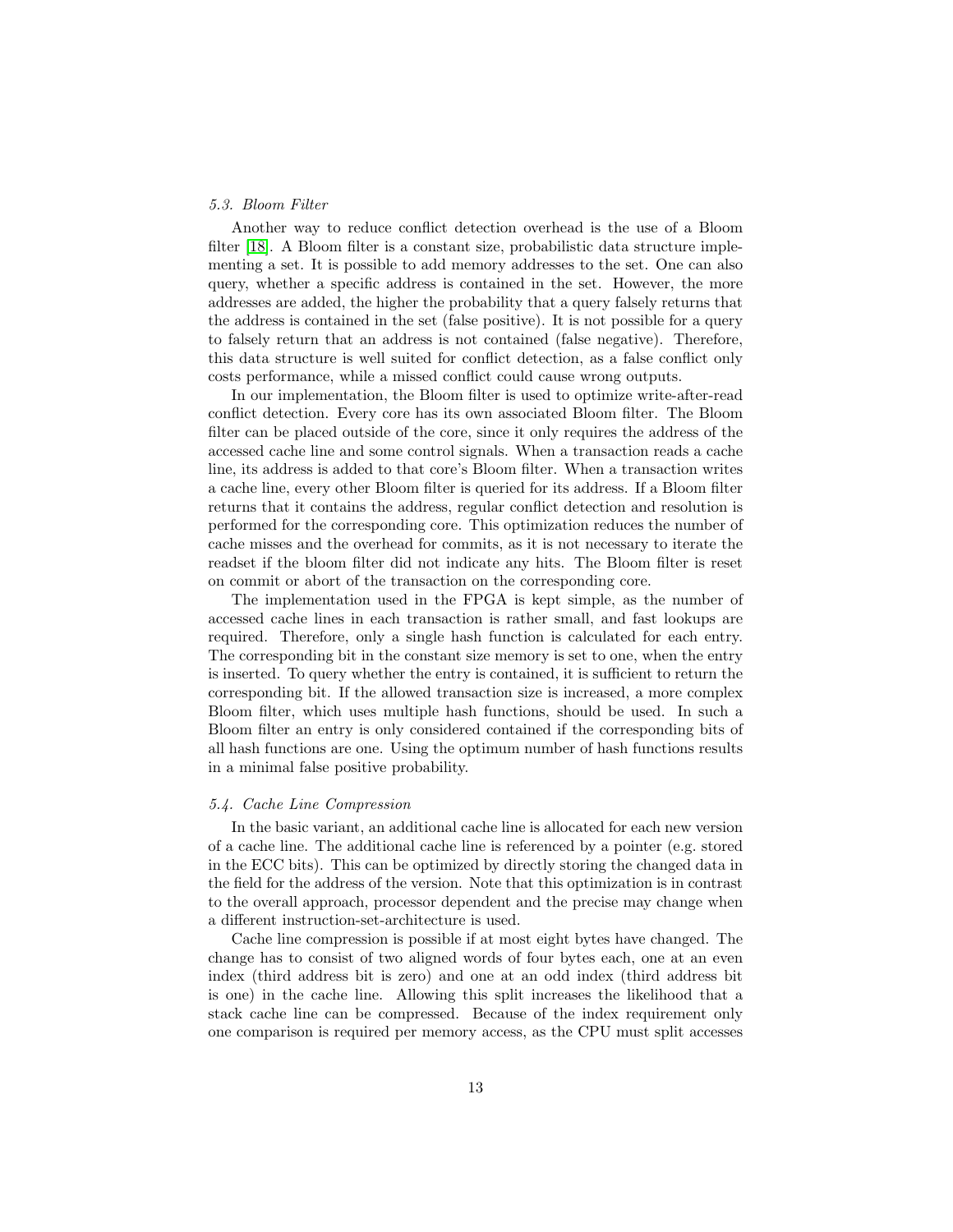so that every access is aligned to the bus width of four bytes. If more data is written, the additional cache line is allocated and the existing changes are transferred to free the address field.

This optimization reduces the number of cache misses, as the cache miss for version allocation is avoided. Additionally, fewer cache lines are evicted prematurely. The optimization also reduces the overhead when reading or writing a version that is not the safe version. If the required version is stored in another cache line, at least one additional cycle is required to access it. This overhead is avoided, as the address field can be accessed in the first cycle.

#### 5.5. Fresh Fetch

When a new version is allocated, the data of the cache line is copied to a fallback cache line. This means that a cache line, which has not been accessed for a long time, is written. In most cases, this causes a cache miss. This optimization avoids the overhead of the actual fetch by clearing cache lines to zero instead of fetching them if they will be completely overwritten. This is always the case for version allocations. Note that the overhead for the writeback of dirty cache lines can still occur.

# 5.6. Sticky Trailing Threads

When a transaction commits on the leading core and multiple trailing cores are ready, the trailing core that confirms the transaction is selected arbitrarily. If sticky trailing threads are enabled, trailing cores, whose previous transaction was from the same leading core, will be preferred. Most of the time, one trailing core will stick to validating exactly one leading core. This reduces cache misses, as the trailing core's cache already contains some reused cache lines from the last transaction, e.g. the stack.

#### 5.7. Important Writes

The data written by trailing cores does not need to be preserved for further execution, as all later transactions use the leading core's version. For fault detection, it is included in the checksum, but the actual changed value is not stored. We assume the cache and main memory are protected by other means like ECC. Therefore, the data written by the trailing core is not needed to ensure their correctness.

However, sometimes the data is necessary to correctly execute the trailing transaction. Assume a case where a transaction first writes a location, then reads it and finally overwrites it. The read value is stored neither in the safe version nor the leading version. Therefore, the trailing core has to actually perform these stores.

We use a 128 bit Bloom filter with a single hash function to detect these stores. When the leading core reads a cache line, which is already contained in the writeset, it adds its address to the Bloom filter. The Bloom filter is transferred to the trailing core together with the registers using the shared hardware queue. The trailing core then checks this Bloom filter on every write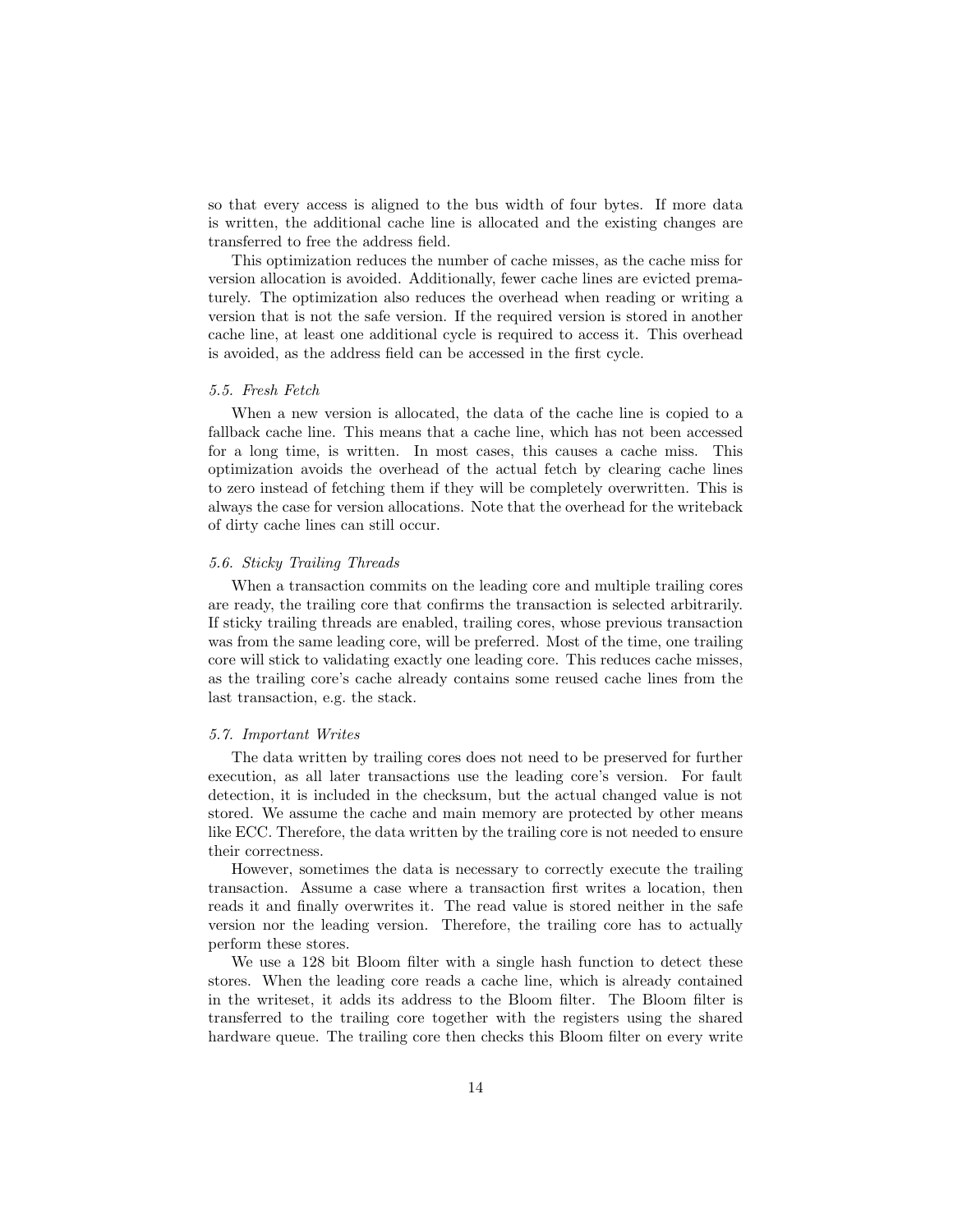and only performs it if the address is contained. This ensures that every write, which can influence the rest of the transaction is actually performed. The probabilistic nature of the Bloom filter can only result in unnecessary writes, but never in missed writes.

This optimization reduces cache misses in the trailing core, as cache lines, which are written but never read, are not fetched. Additionally, less cleanup is required at the end of the trailing transaction, as less versions were created. Therefore, the trailing core is ready to execute the next transaction more quickly, which results in less waiting time for the leading cores.

#### <span id="page-16-0"></span>6. Evaluation

We evaluated our multiversioning approach in concern to runtime overhead, scaling, impact of optimizations, fault injection and error detection latency. First, we describe our methodology. Then, separate analyses of the evaluated metrics follow.

# 6.1. Methodology

We implemented our approach on the Xilinx Virtex UltraScale+ FPGA VCU118 Evaluation Kit. This board features the XCVU9P FPGA and two 4 GB DDR4 memories. A USB port is available for JTAG and UART. The other components on the board were not used for our evaluation.

Our design features 12 MicroBlaze [\[6\]](#page-28-0) cores with support for single precision floating point operations. The cores are connected to coherent private data caches and instruction caches (each 16 kB, 4-way set associative). The caches are interconnected to both memory controllers and an UART module. Our extensions are implemented in the caches and addressed by a memory-mapped interface. CPU registers are backed up using the trace port. Thus, no changes to the closed-source MicroBlaze cores were necessary. The design runs at 50 MHz with the main limiting factors for the clock rate being the performance counters and assertions.

We used the PARSEC Benchmark Suite [\[5\]](#page-27-4) version 3.0 for the evaluation. Note that this is not a throughput evaluation with multiple single threaded processes, but a runtime evaluation, where the benchmarks are run with multiple synchronized threads. To support the benchmark execution on the MicroBlaze, we had to port the pthreads library. As the benchmark freqmine does not support pthreads execution, it is missing from the evaluation. *fluidanimate* and facesim are also missing, as they do not support arbitrary thread counts. In particular, 12 threads are not supported. Some other modifications were necessary to compile the benchmarks, as their targeted C standard is too old for our build environment.

Except for fault injection, the benchmarks used the simmedium configuration. The limiting factors for input set size are the slow transfer of the input files via JTAG and the large number of different configurations. In total, this evaluation requires 1456 individual benchmark runs. The benchmarks were executed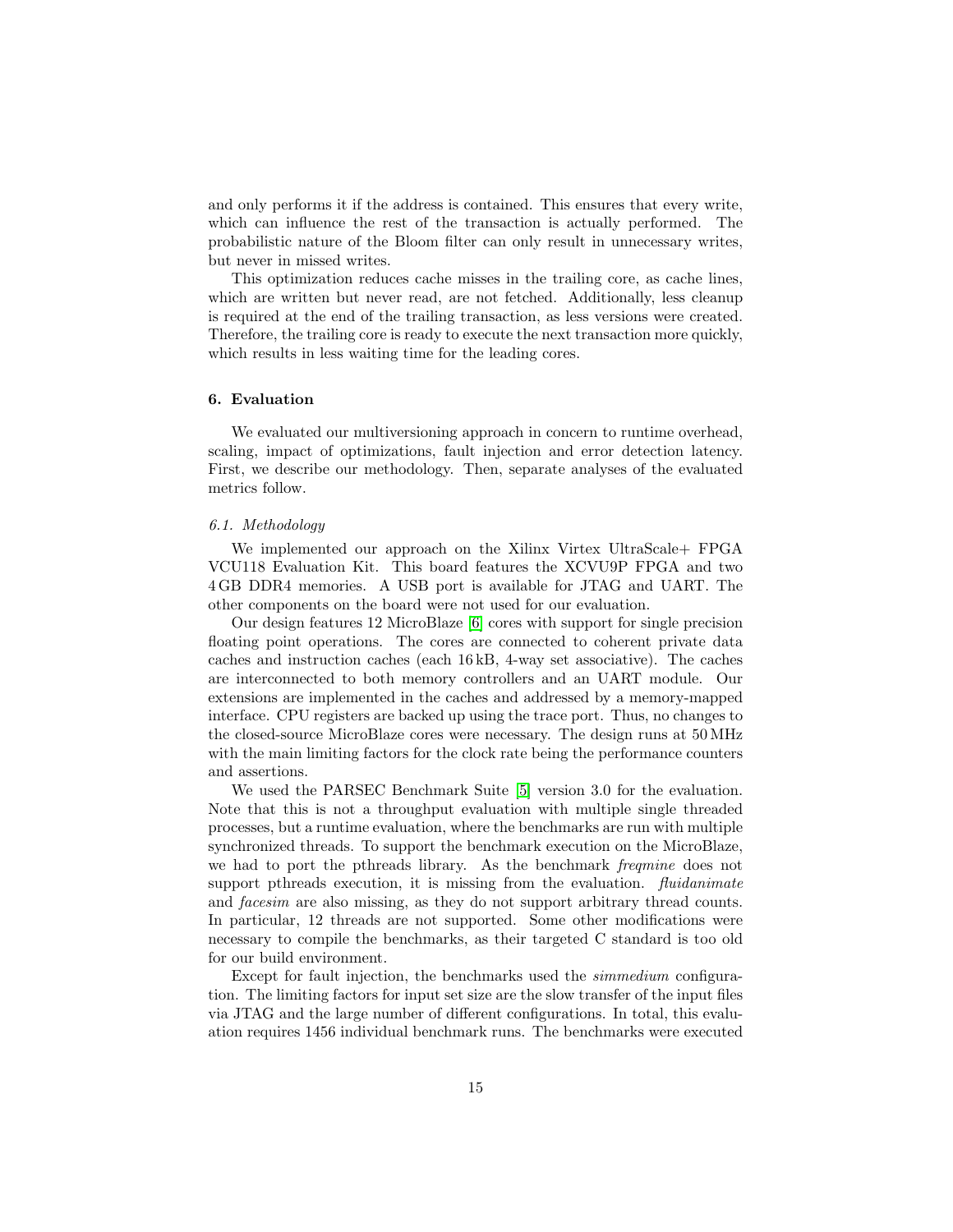entirely, but only the region of interest was considered for the measurement the execution times. The region of interest is predefined by the creators of the benchmarks and contains the parallel part of the execution. It excludes the initialization logic which is irrelevant for our evaluation. As we only have a single FPGA board available and due to time constraints, we have executed each configuration only once for runtime analysis. As there is no operating system and the per benchmark runtime is rather long (1 minute for streamcluster with 12 threads to 2 hours for swaptions with 1 thread), the variance is quite low. To validate the correct execution, the outputs were copied back to the host machine and compared to x86 executions with the same thread count. We had to add additional outputs to the benchmark raytrace, as it discards its outputs.

To ensure proper operation of our system, we performed a fault injection analysis. The injection is performed in hardware, but is triggered by software running on the host machine. As the cores are closed source, we had to add the injection logic at gate level. We are also limited in the ways, in which we can inject faults. The injection is implemented by xor gates in front of the register set's write port. The other input is set to zero by default, but the host machine can change this value. If a bit is set to one, it remains high until a register is written. This is done to increase the number of faults, which have a chance to affect the application output. Otherwise, many attempts would be wasted to cache misses or instructions, which do not write registers.

We collected the region of interest's start and end times for each benchmark. Before the benchmark starts, the host machine selects a random time in this period. It then triggers the injection once the selected time has elapsed. The core and affected bit are also chosen randomly. The only condition for a core to be eligible is that it has to be active. Therefore, the injection includes nonredundant, leading and trailing cores.

Every benchmark was executed 50 times on the variant without as well as on the variant with redundancy. The validation of automatic transactions is enabled to ensure that race conditions cannot cause checksum mismatches. We used all 12 available cores and the maximum thread count. The benchmark raytrace was not included in the analysis, as it takes a long time ( $\sim$  1h) for initialization. The benchmark canneal was excluded, too, as its output fluctuates too much to detect errors. Except for the benchmark  $x264$ , all benchmarks use the simsmall configuration to allow for quicker injection attempts. The benchmark x264 crashes if the number of threads is greater than the number of frames. Therefore, it requires the simmedium configuration.

We can validate the outputs of all used benchmarks. Therefore, we can differentiate the following groups of outcomes:

- Valid output, benign error, error corrected
- Invalid output, silent data corruption
- Freeze
- Crash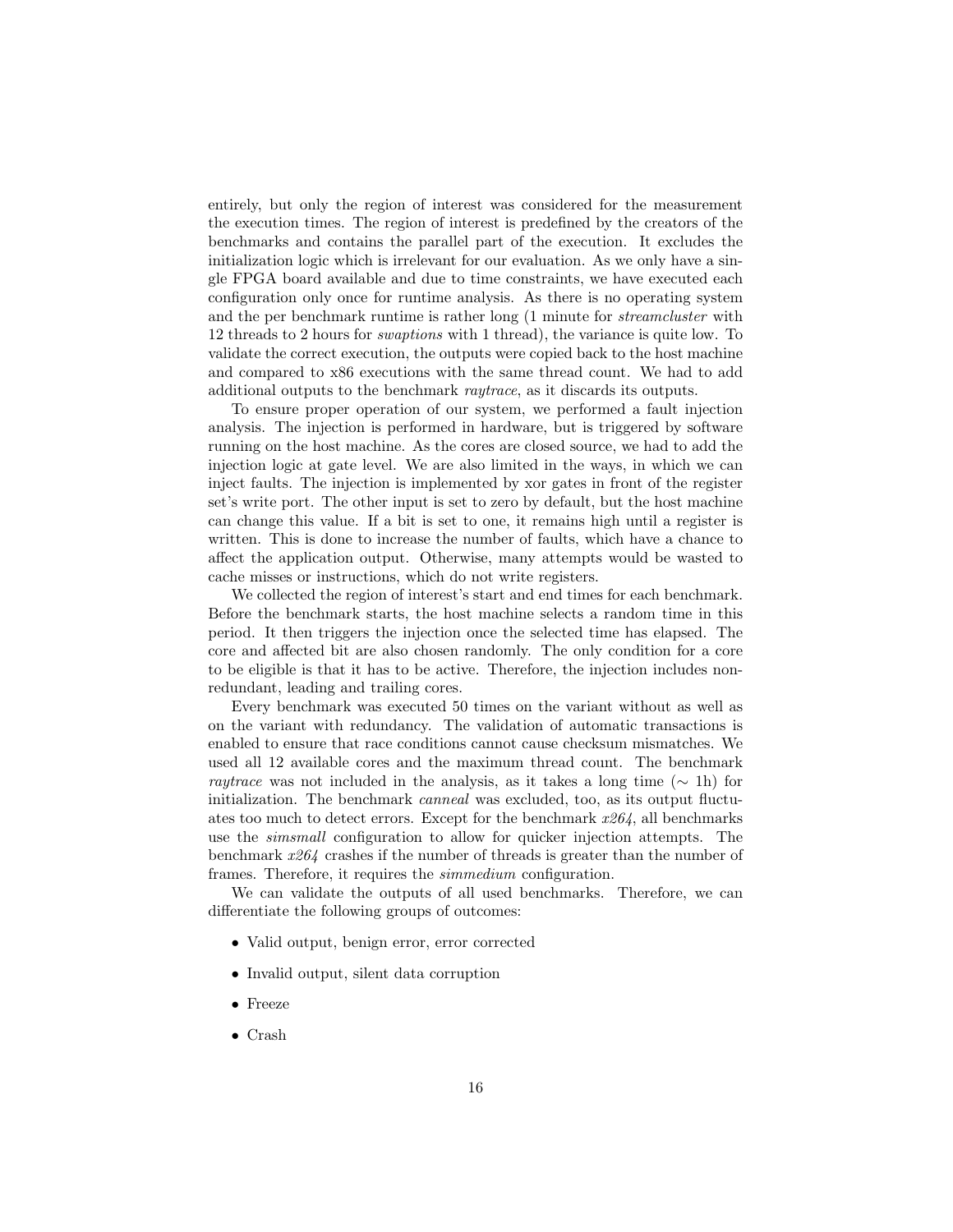Furthermore, we can detect, whether a global rollback was performed in the fault tolerant variant. Remember that a global rollback can only be caused by a checksum mismatch and the first checksum mismatch always causes a global rollback, but additional mismatches before the rollback do not cause another one. Therefore, the presence of the global rollback indicates, whether the fault was detected.

Part of this evaluation was already performed in our previous publication [\[7\]](#page-28-1). All benchmark outputs in the old evaluation were successfully validated. However, while performing the fault injection testing, we noticed that some benchmarks occasionally crash even without injected fault. Resolving these crashes required changes to the linker scripts and compiler flags, which sometimes impacted performance. Notice that this does not necessarily result in worse speedups, as the the baseline is affected as well. We decided that consistency in this publication is more important than comparability with our previous work. Therefore, we use the updated versions of the benchmarks for all figures in this evaluation.

#### <span id="page-18-0"></span>6.2. Execution Time Overhead

We analyzed the runtime and scalability of our approach. We expect the execution time of a dual modular redundant approach to be between the runtime of the non-redundant variant with half the core count and twice the runtime of the non-redundant variant with the same core count.

The execution with half the core count forms a lower bound, as our approach executes the benchmark twice (once on the leading cores and once on the trailing cores). This estimation is however overly optimistic, as our approach requires continuous communication. Issues like false sharing, which reduce the scaling of the non-redundant multithreaded application, also affect our approach negatively. In theory, it is possible for our approach to outperform this bound, if the application blocks frequently due to synchronization, but still scales very well. However, we consider this kind of application as purely academic and do not expect it to occur in practice.

Executing the application twice one after another forms an upper bound for the runtime. An approach to fault tolerance should be able to outperform this bound in order to best the naive "execute it twice and compare the results" software approach. Notice that this naive approach does however suffer from two major disadvantages: The error detection latency is very long, as it lasts from the first instruction of the first run to the comparison after the execution of the second run. In addition, it is not possible to easily implement recovery, as executing the program a third time takes a long time and the initial state might not be available anymore.

For 12 cores, the geometric mean of the slowdown comparing the redundant variant to the non-redundant baseline is 2.16. Below, we describe the results shown in Fig. [5](#page-19-0) in detail.

The benchmark vips behaves as expected. An analysis of the benchmark shows that the execution without redundancy follows Amdahl's Law. The ex-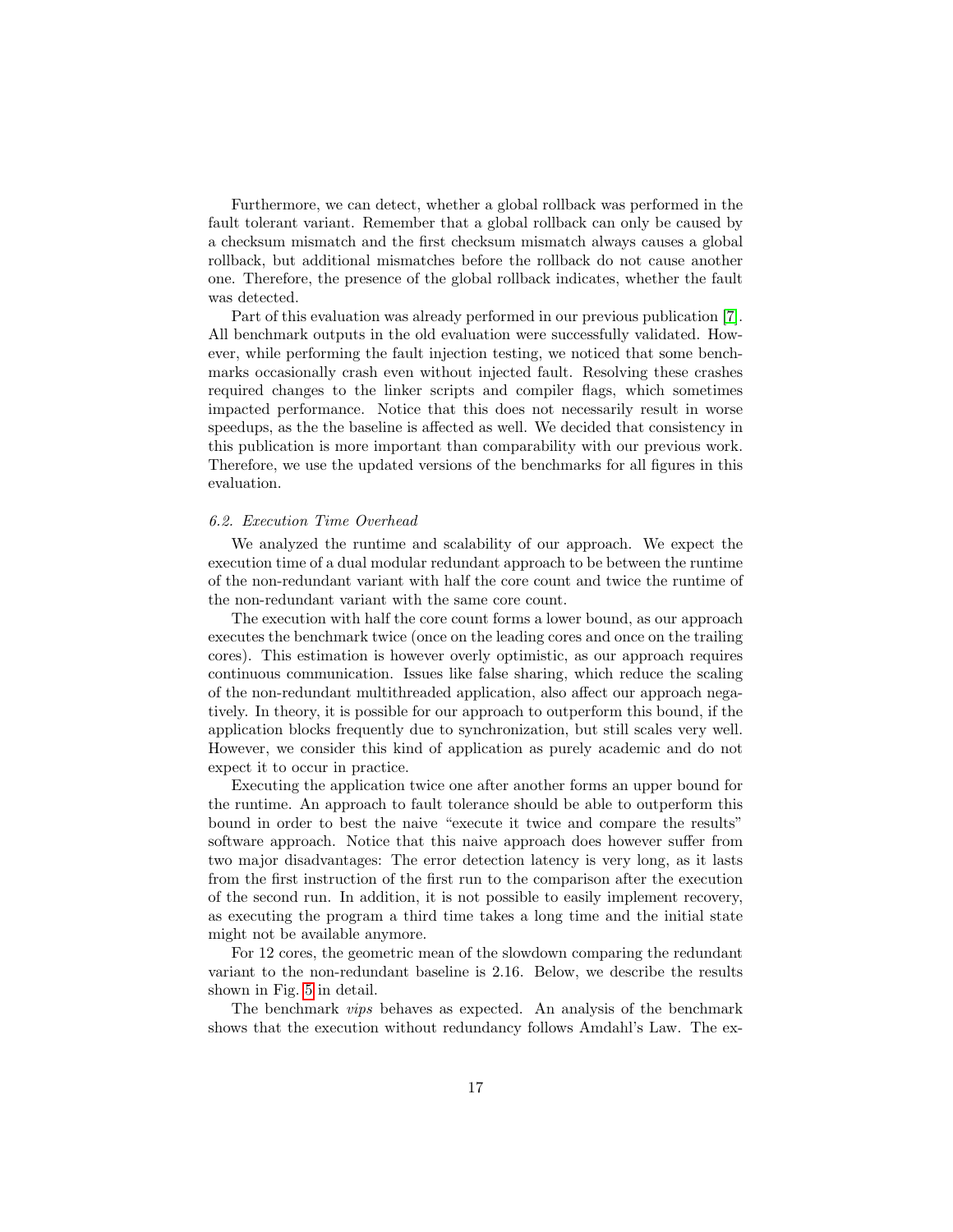

<span id="page-19-0"></span>Figure 5: These charts show the speedup of the various PARSEC benchmarks in the different configurations at a certain core count. All speedups are relative to the single threaded execution without redundancy and consider only the region of interest. For the variant without redundancy, the benchmarks were launched with the core count as thread count parameter. For the variant with redundancy, half the core count (i.e. the leading core count) was used as parameter. The lower bound of the expected range is the execution without redundancy repeated twice. The upper bound of the expected range is the execution without redundancy executed twice in parallel with half the core count. Note that especially at low core counts the expected range is hidden behind the line for redundancy for some benchmarks, as the runtimes are so close together.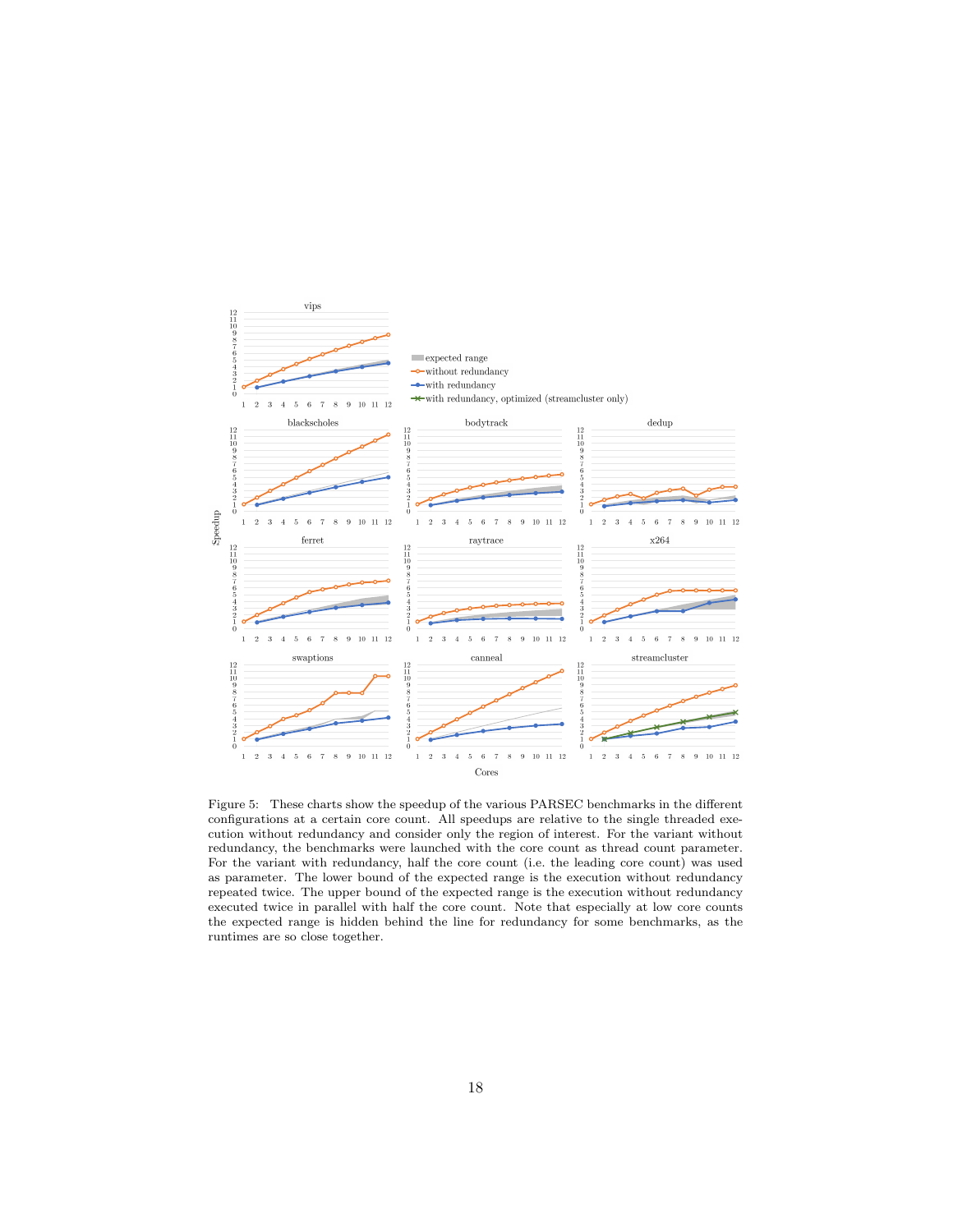ecution time with redundancy is in the range, in which one would expect an approach like ours.

The benchmark blackscholes is embarrassingly parallel. Some of the used floating point operations are implemented in software on the MicroBlaze, which results in the threads having different runtimes. As there is no work balancing and due to the memory controller acting as a bottleneck, the benchmark does not reach a perfect speedup. There are minor false sharing issues with our approach, as the data is split over multiple arrays with no padding between threads. However, very little global data is written, which reduces the impact of this issue.

The benchmark *bodytrack* uses a thread pool for parallelization. As this thread pool contains as many threads as cores and there is an additional main thread, common context switches are required. In addition, some parts of the application in the region of interest are not parallelized. These two aspects result in a shallow speedup curve. Our approach cannot take advantage of the lack of parallelization, as the sections are too long to cover them with the loose coupling. Thus, the speedup of our approach behaves more similar to the nonredundant variant, which executes one after the other, than the parallel one.

The benchmarks *dedup*, ferret and raytrace are limited by main memory bandwidth. A large shared l2 cache would most likely improve the performance for both the baseline and our approach. Our approach would profit further from it, because the trailing cores access the same data as the leading cores with some delay. Thus, a sufficiently large shared 12 cache would eliminate the trailing memory access altogether.

The benchmark  $x264$  stops scaling at high thread counts due to synchronization constructs. As the waiting threads do not consume any resources like memory bandwidth or trailing runtime, our approach does well. The 8 core redundant run shows that executing more iterations for benchmarking would be favorable. Sometimes the benchmark  $x264$  takes longer to complete for no obvious reason. We suspect that an unlucky memory allocation ordering leads to an unfavorable interleaving of memory regions.

The benchmark swaptions shows irregular scaling. This is however unrelated to the platform or the approach, as it is caused by the small input size. In the simmedium configuration, 32 work items are partitioned between the threads. This works out well for e.g. 4, 8 and 11, but poorly for e.g. 9, 10 and 12, which results in the steps in the speedup graph.

The benchmark canneal mostly uses a custom synchronization mechanism. Pointers are accessed automatically and can contain a special value to signal that the object is locked for writing. If the object is locked, busy waiting is performed. This synchronization approach does not scale well with multiversioning, as the many explicit atomic operations result in many small transactions. In addition, the system cannot detect when a thread is waiting, which means the trailing cores waste much time to confirm waiting loops. To optimize such an application for our system, one would need to replace the atomic operations by transactions. In this case, this would be easily possible, as the main operation is a simple swap, which easily fits in a single transaction, eliminating the need for locking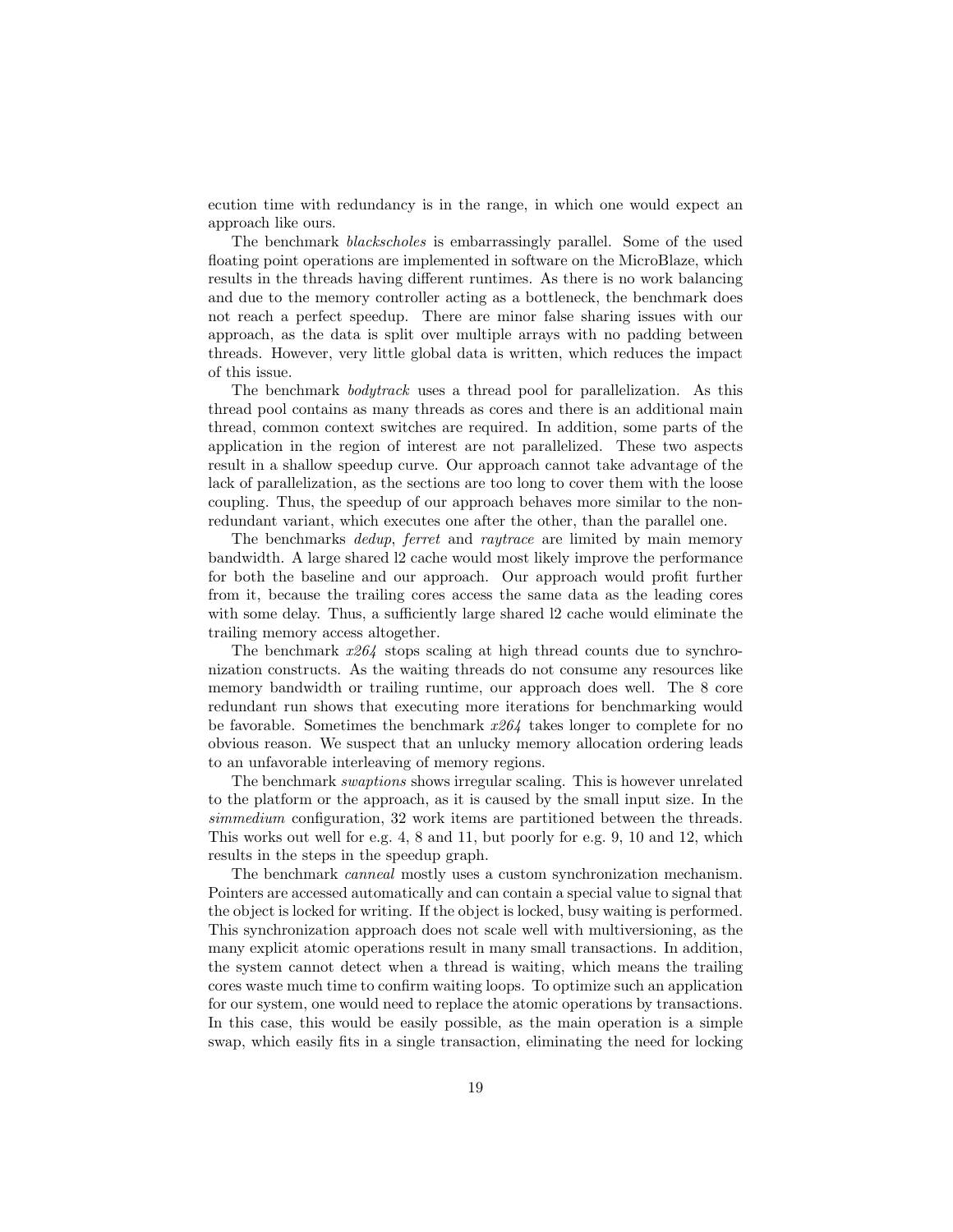altogether. Note however that regular transactional memory optimization rules still apply (i.e. those transactions would most likely be too small).

The benchmark *streamcluster* uses many barriers. Sometimes barriers follow directly after each other with no code between them. Barriers are problematic for our approach, as they can force the leading cores to wait for the trailing cores to catch up, if just one thread accesses a cache line, whose available versions have been used up. This cache line can even be the cache line containing the barrier. If the code executed between the barriers is too short, the transaction will not reach its intended length, meaning that even more versions are consumed. To optimize the benchmark, one should try to reduce the number of barriers needed. For our approach, it is better to execute short serial work (like adding the result of all threads) redundantly on all threads instead of just one, as this benchmark does, to remove additional barriers.

It can also be seen that the benchmark prefers even thread counts in the multiversioning variant. If all threads try to write to the same cache line at the same time, the available speculative versions (two in this implementation) for this cache line will run out quickly. Further threads then have to wait until those versions get confirmed by the corresponding trailing transactions. As this benchmark makes heavy use of barriers, threads will always reach such code sections at the same time, which means it will be completed in batches of two. Thus, an odd thread count will result in another batch, which contains only one thread. Writing such code should be avoided, as there will also be some serialization, when executed without redundancy, due to the cache line bouncing between the cores. However, a cache miss is significantly cheaper than a trailing transaction, which makes the effect less prevalent for the baseline.

The benchmark *streamcluster* is also a prime example for the impact of false sharing. The source code contains a constant called CACHE\_LINE, which controls the padding between the memory regions of the different threads. It is initially set to 32. However, the cache line size, which is used in our platform, is 64. Changing this value accelerates the application by 38.6 %.

# 6.3. Optimizations

We have implemented several optimizations (see Section [5\)](#page-12-0) to improve the performance. These optimizations are already enabled in Fig. [5.](#page-19-0)

Fig. [6](#page-22-0) shows the effects of each hardware optimization by itself. We did not enhance the baseline pthread library with support for redundant execution. Additionally, using a version of a library that is unsuitable for the employed hardware is unreasonable. Therefore, we did not evaluate it. For this evaluation each configuration was executed three times. The median execution time was used to calculate the speedups shown in Fig. [6.](#page-22-0)

The speedup of the different optimizations does not stack additively, as they aim at similar aspects. If one optimization has already reduced the number of cache misses, the possible further acceleration by other similar optimizations is limited. Furthermore, some optimizations directly reduce the effect of others. For example, not validating automatic transactions reduces the effect of the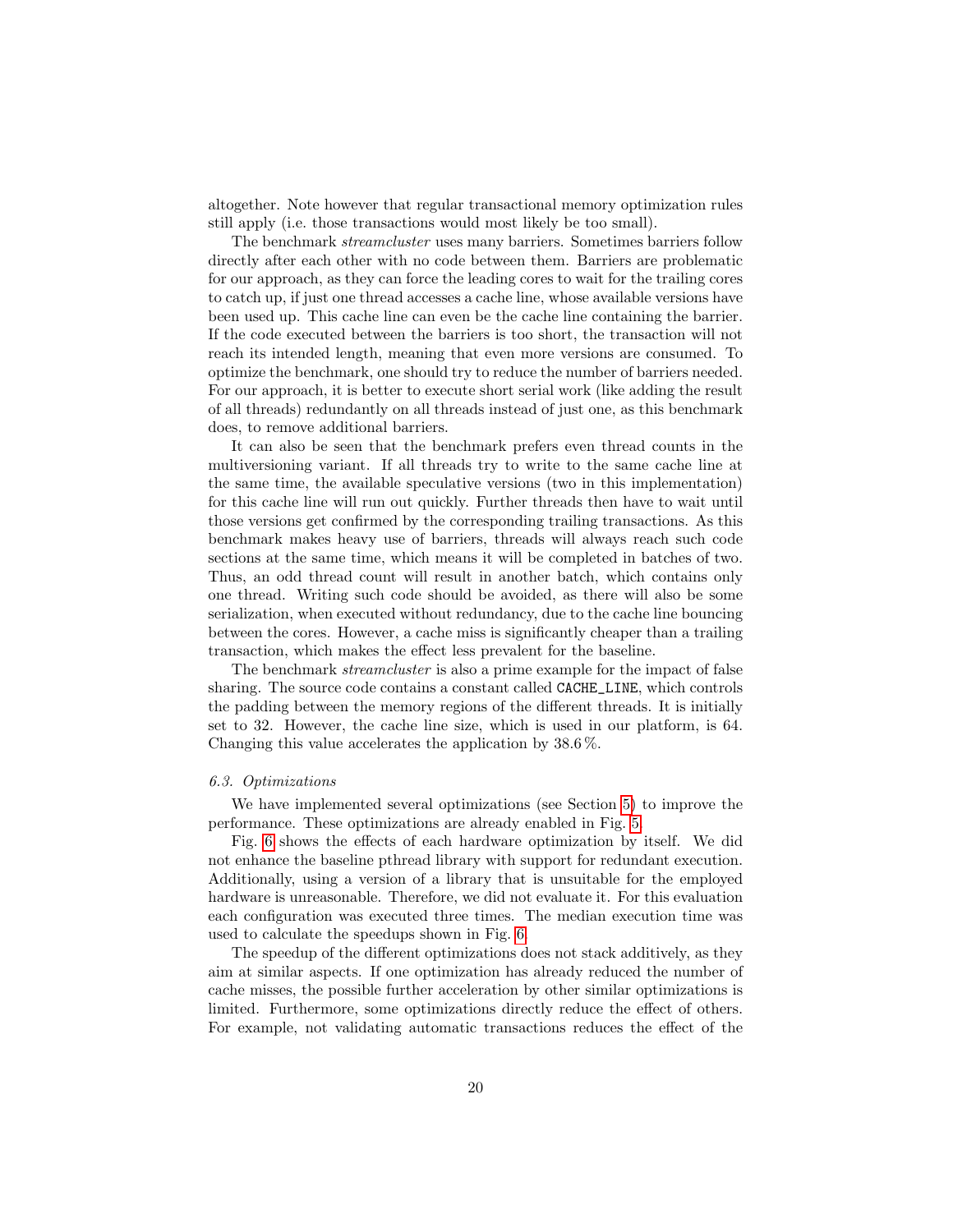

<span id="page-22-0"></span>Figure 6: This bar chart shows the speedups of various configurations relative to the single threaded baseline without transactions or redundancy. The configurations were run on 6 leading and 6 trailing cores with multiversioning enabled. Only the region of interest is considered. Each bar represents the median runtime for that benchmark configuration. The error indicators extend to the slowest and fastest runtimes, respectively. The bars are in the same order as the legend entries.

Bloom filter as less conflict detection is performed. Compression reduces the effect of fresh fetches, as fallback cache lines are required less often.

At the same time, it is also possible that the combination of two optimizations results in a larger acceleration than the sum of them. For example, a benchmark might be limited by the performance of its trailing cores. This makes all optimizations affecting the leading cores seem useless by themselves. Optimizations affecting the trailing cores only improve runtime to the level of the leading cores. However, if all optimizations are applied at once, the achieved acceleration is greater, as now neither the initial runtime of the leading cores nor the trailing cores is limiting.

Disabling the validation of automatic transactions has a large effect on some benchmarks. If the effect is that large, it cannot be explained by reduced conflict detection overhead alone. This means that there are transactions, which aborted and retried if automatic transactions are validated. The explanations for this behavior are false sharing and race conditions, as we have seen from a detailed analysis of the results. The variant of the benchmark streamcluster, which is run here, uses the wrong cache line size (see Section [6.2\)](#page-18-0). Therefore, this benchmark suffers from false sharing.

However, the benchmarks *canneal* and  $x264$  are not free from race conditions. Disabling the validation of automatic transactions for those benchmarks is not without downsides. It can no longer be guaranteed that the trailing core reads the same data as the leading core. The mismatch is then detected as a transient fault and all cores are rolled back in order to retry. Depending on the frequency of the race condition, it can immediately occur again. In this evaluation, there was an average of 20.5 global rollbacks in canneal and 0.8 in  $x264$  when the validation of automatic transactions is disabled. The optimal solution would be to fix the source code, as those race conditions can result in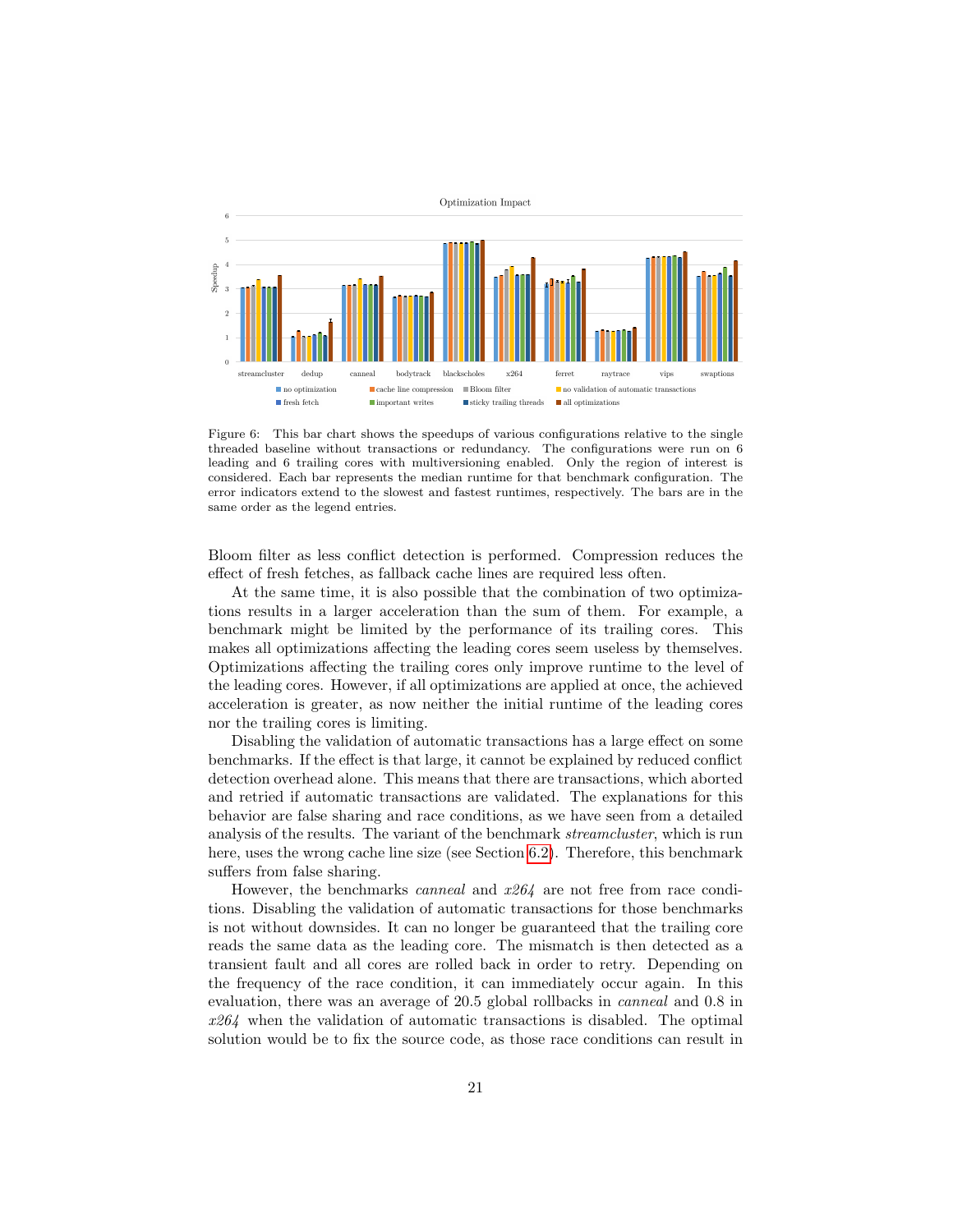| Benchmark     | Average [cycles] | Maximum [cycles] |
|---------------|------------------|------------------|
| vips          | 9,833            | 181,129          |
| blackscholes  | 9,985            | 25,263           |
| body track    | 9,855            | 30,976           |
| dedup         | 8,621            | 150,333          |
| ferret        | 9,697            | 156,534          |
| raytrace      | 8,359            | 59,790           |
| x264          | 10,492           | 108,198          |
| swaptions     | 9,852            | 29,083           |
| canneal       | 7,765            | 31,780           |
| streamcluster | 8,890            | 49,056           |
| overall       | 9,335            | 181,129          |

<span id="page-23-0"></span>Table 1: Error Detection Latency

The average error detection latency is the average number of cycles between every instruction and its corresponding checksum comparison. The maximum latency spans from the first cycle in a leading transaction to the checksum comparison of the corresponding trailing transaction. These values were measured for the whole benchmark with 6 leading cores and 6 trailing cores.

wrong results even on other architectures.

Other effective optimizations include cache line compression and important writes. We did not observe any benchmark becoming slower if a certain optimization is enabled. Additionally, the hardware cost for most optimizations is negligible. For example, disabling the validation of automatic transactions only involves a single AND gate, since the signals for automatic transaction and conflict already exist. Other optimizations like fresh fetch are probably already included in more sophisticated systems. Therefore, there is no downside to enabling most optimizations even if the achieved acceleration is low. Disabling the validation of automatic transactions is the obvious exception because it can lead to livelocks due to infinite global rollbacks as described above.

#### 6.4. Error Detection Latency

We have also analyzed the error detection latency on a system with 6 leading and 6 trailing cores. The average and maximum values are shown in Table [1.](#page-23-0)

The resulting average values clearly reflect the targeted transaction duration of 10,000 cycles. Many automatic transactions hit this target quite accurately and a trailing core is ready right away to validate the transaction. However, for most benchmarks the average is lower, as synchronization operations explicitly commit the transaction before the time limit is reached. Some automatic transactions are longer than the target. This happens, as we can only commit transactions at memory instructions. We suffer from this constraint, because the MicroBlaze is closed-source. In a more comprehensive implementation, this would most likely not be an issue.

The worst case error detection latency is significantly higher for most benchmarks, as the speculative nature of transactional memory can result in load spikes on the trailing cores. Those load spikes result in waiting times before a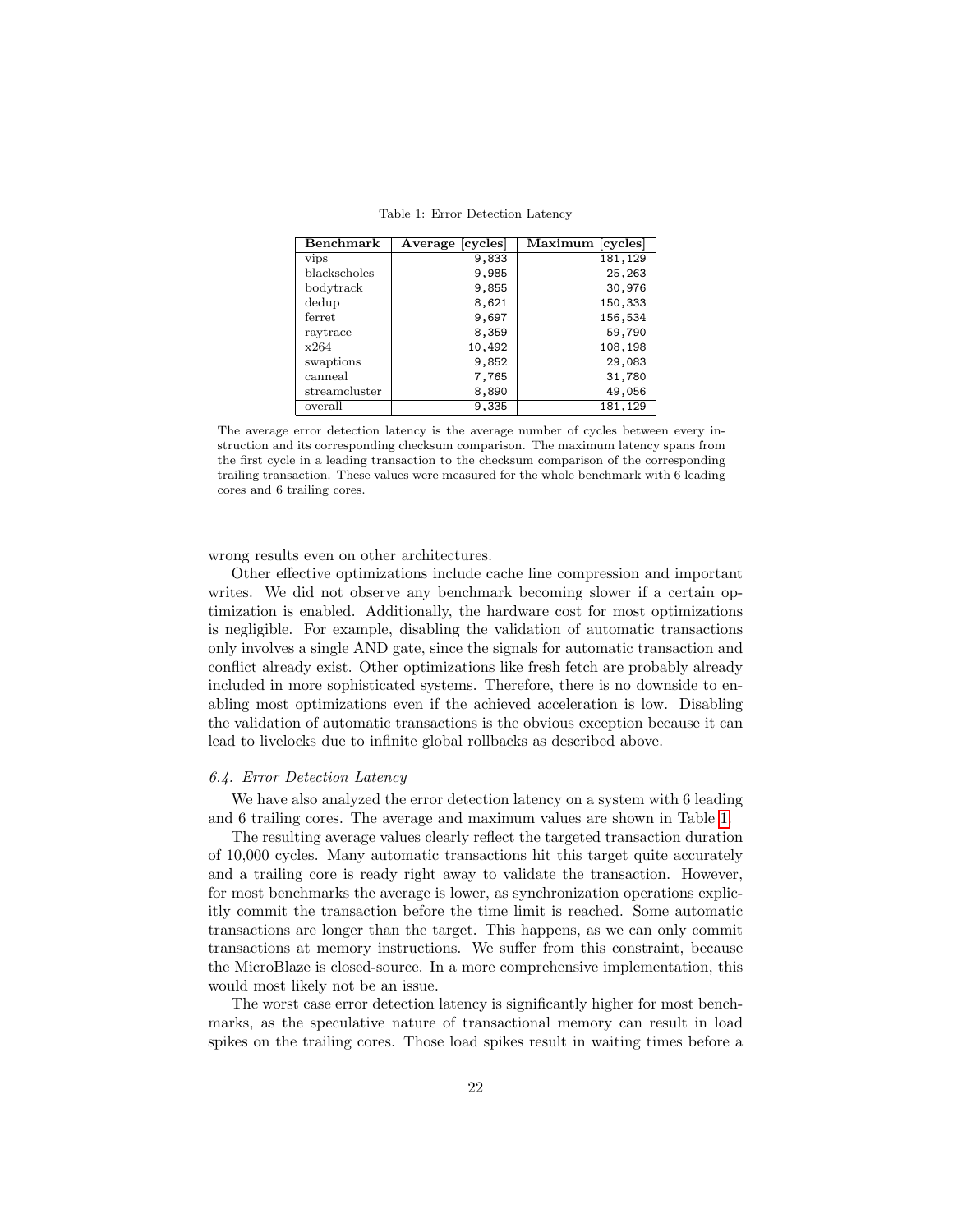transaction can be validated. Another reason for large error detection latency are threads that switch from one trailing core to another and incur more cache misses than the corresponding leading transaction. Thus, the trailing core takes longer than the planned 10,000 cycles to complete validation. These extreme cases occur very rarely, though, which makes it very likely that an error will occur during a time, when the error detection latency is short. Note that there already is a two-fold increase between the maximum and average latency, as, for each transaction, the maximum latency spans from first instruction to the checksum comparison, while the average is taken from the latency between each instruction and the checksum comparison.

If the error detection latency is too high for the intended application, it can be lowered by reducing the targeted transaction length. This does not only reduce the average, but also the maximum. One has to expect a decline in performance, though, as this will cause an increased transaction boundary overhead. It can be considered to increase the targeted transaction length to reduce overhead. However, this will only work for some benchmarks. If the error detection latency becomes too large, cache lines will be evicted, before the trailing cores have validated them, which results in more cache misses. Thus, increasing the targeted transaction length will only improve performance for benchmarks with a low cache miss rate.

#### 6.5. Fault Injection

Fig. [7](#page-25-0) shows the results of the fault injection without redundancy. Most runs complete correctly even if faults are present. Especially, the benchmarks blackscholes, vips, x264 and bodytrack mask faults effectively. In the cases in which the bitflip influences the output, the result is likely a crash. These crashes are mostly invalid instruction or unaligned access exceptions. An invalid instruction exception can be caused by a corrupted return address. Since no MMU is used, the core tries to execute the data at the invalid address as instructions instead of throwing a segmentation fault. However, it is very unlikely that a random memory location contains a sufficiently long sequence of valid instructions. The MicroBlaze cores can only handle aligned memory accesses. Therefore, an unaligned access exception is thrown if the lower bits of a pointer are corrupted. The benchmarks streamcluster, dedup and ferret also tend to freeze. This can happen if the most significant bit of a loop counter is flipped. As most loops use signed counters, this means that the loop will be executed around 2 billion times, which takes so long that the timeout in our benchmarking script triggers. Faulty outputs are possible if the flipped bit affects actual data. However, they are quite unlikely. In our evaluation, faulty outputs have only occurred in the benchmarks streamcluster, dedup, swaptions and bodytrack.

As shown in Fig. [8,](#page-25-1) our multiversioning approach prevented all undesirable outcomes in our evaluation. In 72.8 % of the runs a global rollback was necessary. A global rollback only occurs if a checksum mismatch was detected. The main cause why a bitflip does not result in a checksum mismatch is that the containing transaction was aborted. Aborted transactions are not validated by the trailing cores, as they cannot influence the program output. Many aborted transactions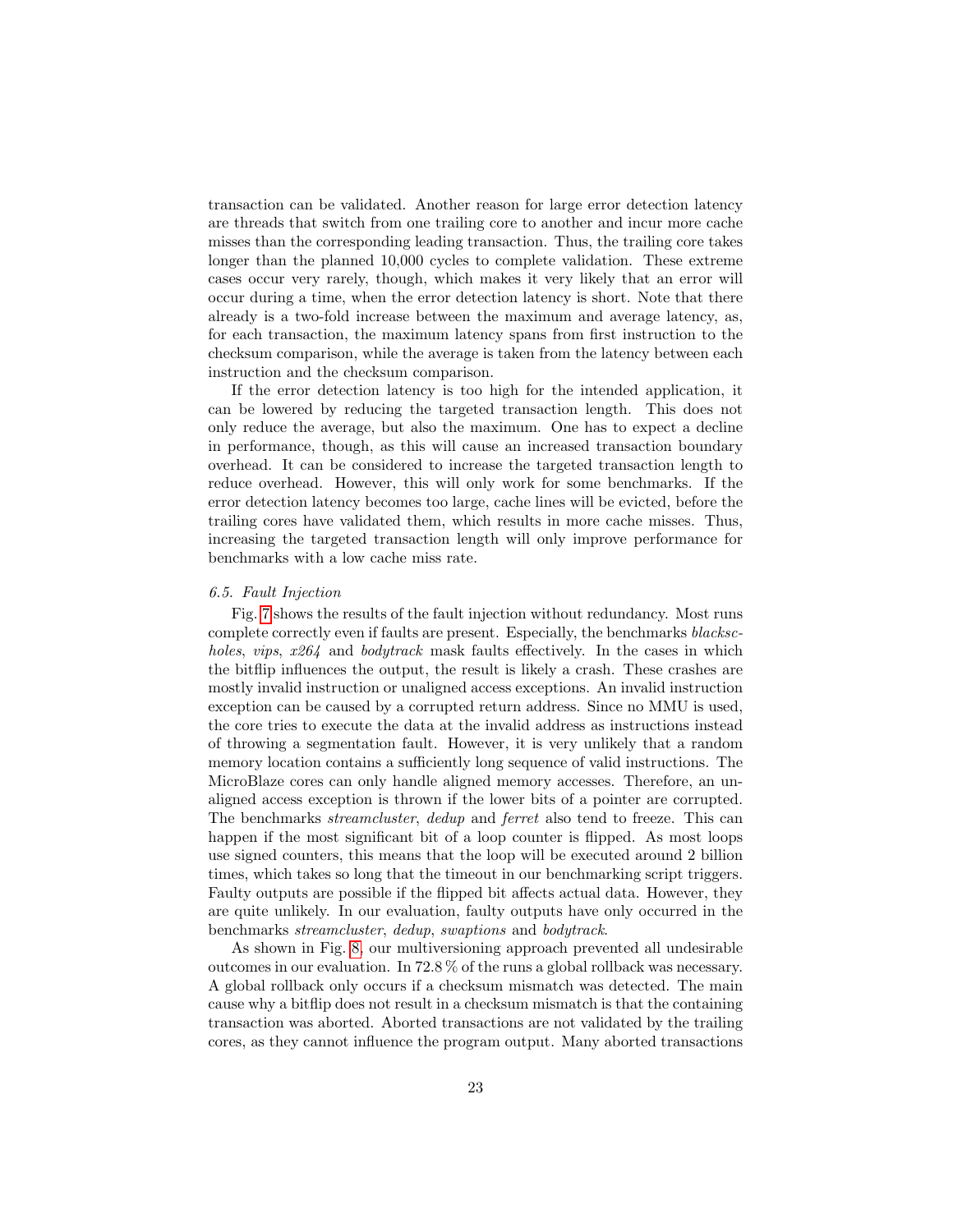

<span id="page-25-0"></span>Figure 7: Without redundancy the effect of injected faults can be observed. Each benchmark was executed 50 times and a single bitflip was injected to a random core in each run. After the benchmark completed or timed out, the output was validated and classified as correct, faulty output, crash or freeze. Rollbacks can only occur in the redundant variant with multiversioning.



<span id="page-25-1"></span>Figure 8: This bar chart shows the results of the fault injection, when redundancy with multiversioning is used. Each benchmark was executed 50 times and a single bitflip was injected to a random core in each run. After the benchmark completed or timed out, the output was validated and classified as correct, faulty output, crash or freeze. In this evaluation, every output was correct. Sometimes, a global rollback was required to achieve this.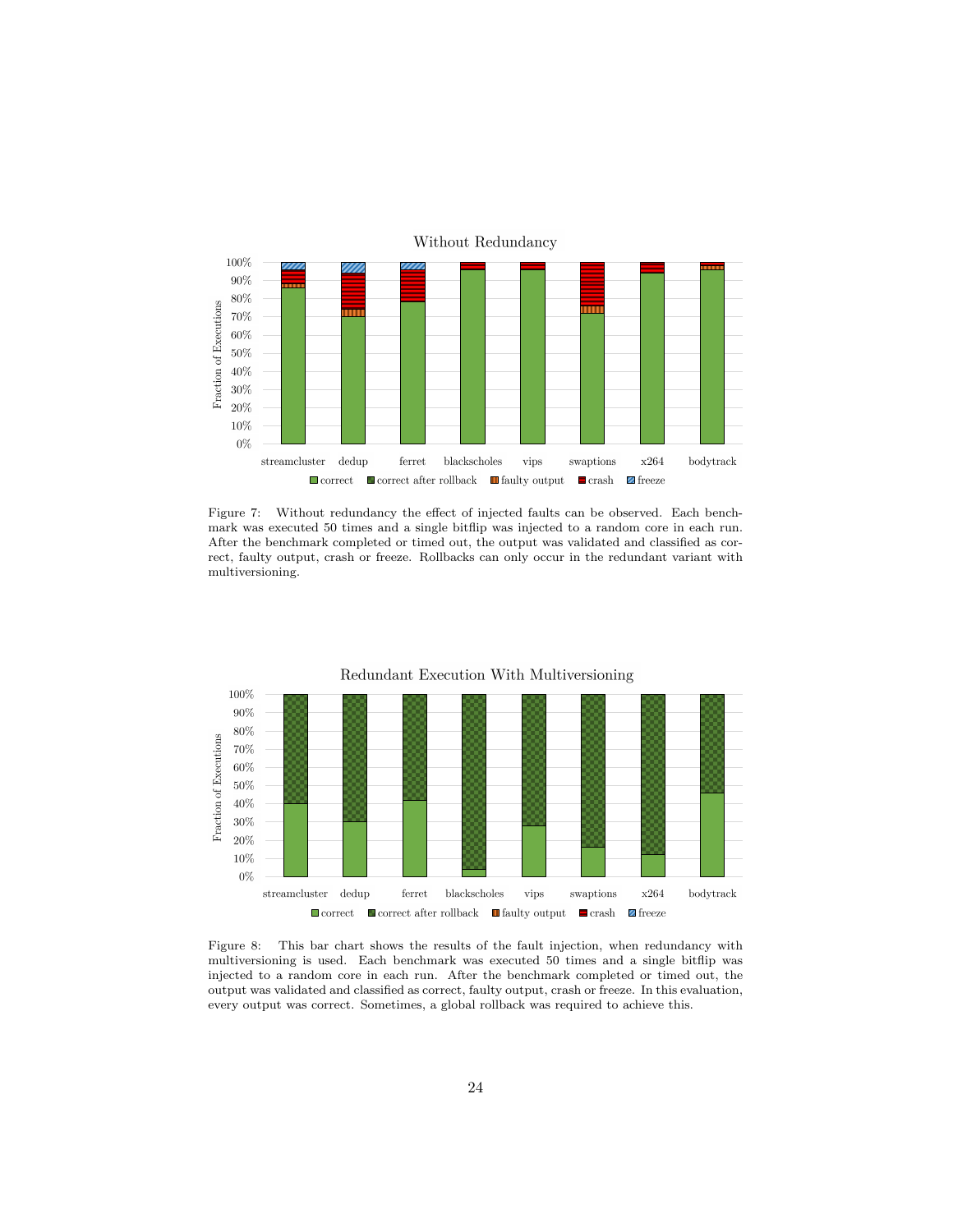happen while the thread is waiting for a synchronization construct or the core is idle. These bitflips would not have affected program output in the baseline variant either. Therefore, the number of rollbacks in Fig. [8](#page-25-1) exceed the number of faulty executions in Fig. [7.](#page-25-0) The bitflip itself can also be the reason for the transaction abort. For example, it can shift the stack pointer to overlap with a different thread. The conflicting memory accesses are detected and one of the transactions is aborted.

Note that a checksum mismatch does not necessarily mean that an undesirable outcome would have happened without redundancy. For example, it might hit a comparison, for which only the sign bit is relevant. In this case, bitflips in the lower bits do not influence the program output. Therefore, the likelihood of a checksum mismatch correlates more strongly with the transaction success rate than an application's susceptibility to errors. For example, the benchmark dedup has the most undesirable outcomes in the baseline, but has executed slightly below average global rollbacks. Contrary, the benchmark blackscholes has executed the most global rollbacks, but is one of the benchmarks with the least undesirable outcomes in the baseline. The high number of checksum mismatches in this benchmark is mainly caused by the low number of transaction aborts, as the threads process independent work items.

The timing impact of global rollback was below the regular runtime fluctuation caused by varying memory response times and thread ordering. The largest contribution to the timing overhead is the staggered restart of the cores. Staggered restarts have the advantage that checksum mismatches caused by false sharing are resolved, as the offending transactions run successively. Therefore, an infinite loop of global rollbacks is avoided.

#### 7. Conclusion & Future Work

In this paper, we have shown that multiversioning is a viable approach to implement fail-operational multithreaded applications. For the evaluation, we have ported the pthreads library. Atomic operations are supported, too. Therefore, we assume that most shared memory parallelization libraries could also be easily ported. Most benchmarks already perform well (2.16 geometric mean slowdown) even without changes. If an application runs slowly, simple changes, like ensuring proper padding to avoid false sharing, can result in large performance gains, e.g.  $38.6\%$  in *streamcluster*. Hardware optimizations, which provide additional performance without changing the software, are also available. Only if the application is optimized heavily for execution on a specific non-transactional-memory architecture, larger changes might be necessary. The approach also features a low error detection latency of 9,335 cycles on average, making it suitable for use in systems that require common output. The evaluation has also shown that our approach can reliably detect errors and recover from them. A measurable performance overhead of the global rollback was not observed. Thus, we conclude that our approach should be applicable to most shared memory applications on general purpose and embedded systems.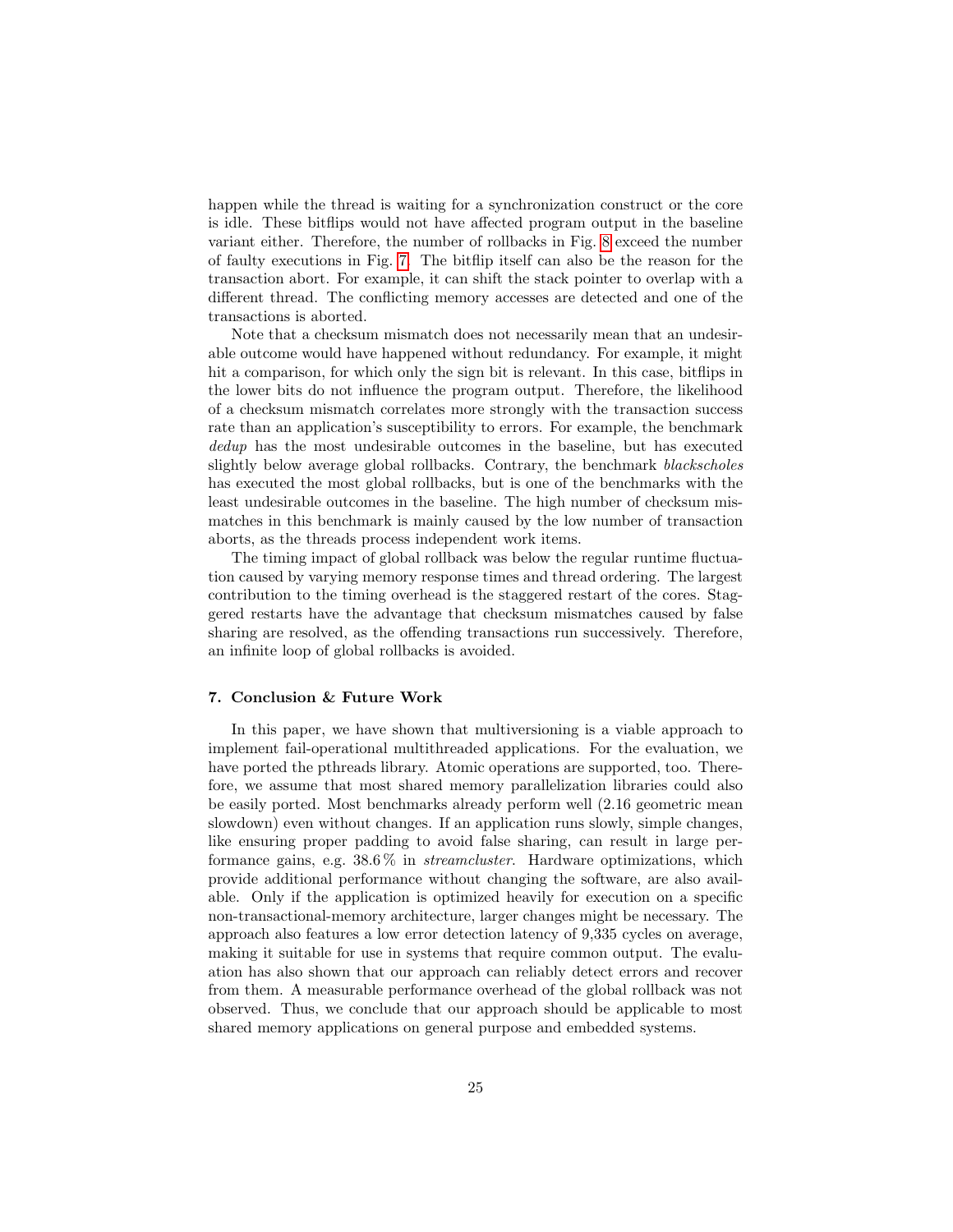Currently, our prototype is limited in the types of faults it can handle. For example, injecting a large number of bitflips will eventually lead to a freeze, as the core tries to access an invalid address. As it never receives a response, it cannot enter the interrupt handler to perform the rollback. Note that this situation is rare, as few address ranges behave this way. We plan to add an MMU to prevent such situations. Furthermore, we want to switch the recovery mechanism from interrupts to resets so that we can recover from more situations.

The results do not even show the full potential of this approach. Further optimizations like perfect prefetching and branch outcome forwarding, which we have already presented in [\[9\]](#page-28-3) are not yet included. These optimizations accelerate the trailing cores, which reduces the number of trailing cores needed. This enables a system developer to either improve the performance by switching them to leading cores or reduce the power consumption by turning them off. Due to our previous work [\[9\]](#page-28-3), we see great potential in applying this approach to large heterogeneous systems that execute the same instruction set to allow for high performance, energy efficiency and fail-operational execution. Thus, we plan to replace the currently used closed-source MicroBlaze core with opensource in-order and out-of-order RISC-V cores. In future work, we will also investigate further applications for multiversioning. For example, an acceleration of database accesses might be possible. Furthermore, synchronization of sensor data between tasks on an embedded system can be realized using multiversioning. A possible integration of our Transaction Management Unit [\[19\]](#page-29-3) simplifies the adoption on embedded systems.

#### References

- <span id="page-27-0"></span>[1] ARM, [Cortex-r - arm developer](https://developer.arm.com/ip-products/processors/cortex-r) (Accessed: 2021-02-24). URL <https://developer.arm.com/ip-products/processors/cortex-r>
- <span id="page-27-1"></span>[2] R. Wegrzyn, S. Gross, V. Patel, A. Bulmus, C. M. Rimoldi, [Safety design](https://www.infineon.com/dgdl/Infineon-Safety%20Design%20for%20Modern%20Vehicles%20Whitepaper-Whitepaper-v01_00-EN.pdf?fileId=5546d4626cb27db2016d24bcb8b26396&da=t) [for modern vehicles - including ev/hev](https://www.infineon.com/dgdl/Infineon-Safety%20Design%20for%20Modern%20Vehicles%20Whitepaper-Whitepaper-v01_00-EN.pdf?fileId=5546d4626cb27db2016d24bcb8b26396&da=t) (Accessed: 2021-02-26). URL [https://www.infineon.com/dgdl/Infineon-Safety%20Design%](https://www.infineon.com/dgdl/Infineon-Safety%20Design%20for%20Modern%20Vehicles%20Whitepaper-Whitepaper-v01_00-EN.pdf?fileId=5546d4626cb27db2016d24bcb8b26396&da=t) [20for%20Modern%20Vehicles%20Whitepaper-Whitepaper-v01\\_00-EN.](https://www.infineon.com/dgdl/Infineon-Safety%20Design%20for%20Modern%20Vehicles%20Whitepaper-Whitepaper-v01_00-EN.pdf?fileId=5546d4626cb27db2016d24bcb8b26396&da=t) [pdf?fileId=5546d4626cb27db2016d24bcb8b26396&da=t](https://www.infineon.com/dgdl/Infineon-Safety%20Design%20for%20Modern%20Vehicles%20Whitepaper-Whitepaper-v01_00-EN.pdf?fileId=5546d4626cb27db2016d24bcb8b26396&da=t)
- <span id="page-27-2"></span>[3] S. Mukherjee, Architecture Design for Soft Errors, Morgan Kaufmann Publishers Inc., 2008, ISBN: 978-0123695291.
- <span id="page-27-3"></span>[4] B. Döbel, H. Härtig, Can we put concurrency back into redundant multithreading?, in: Proceedings of the International Conference on Embedded Software (EMSOFT), ACM, 2014, pp. 1–10. [doi:10.1145/2656045.](http://dx.doi.org/10.1145/2656045.2656050) [2656050](http://dx.doi.org/10.1145/2656045.2656050).
- <span id="page-27-4"></span>[5] C. Bienia, Benchmarking modern multiprocessors, Ph.D. thesis, Princeton University (2011).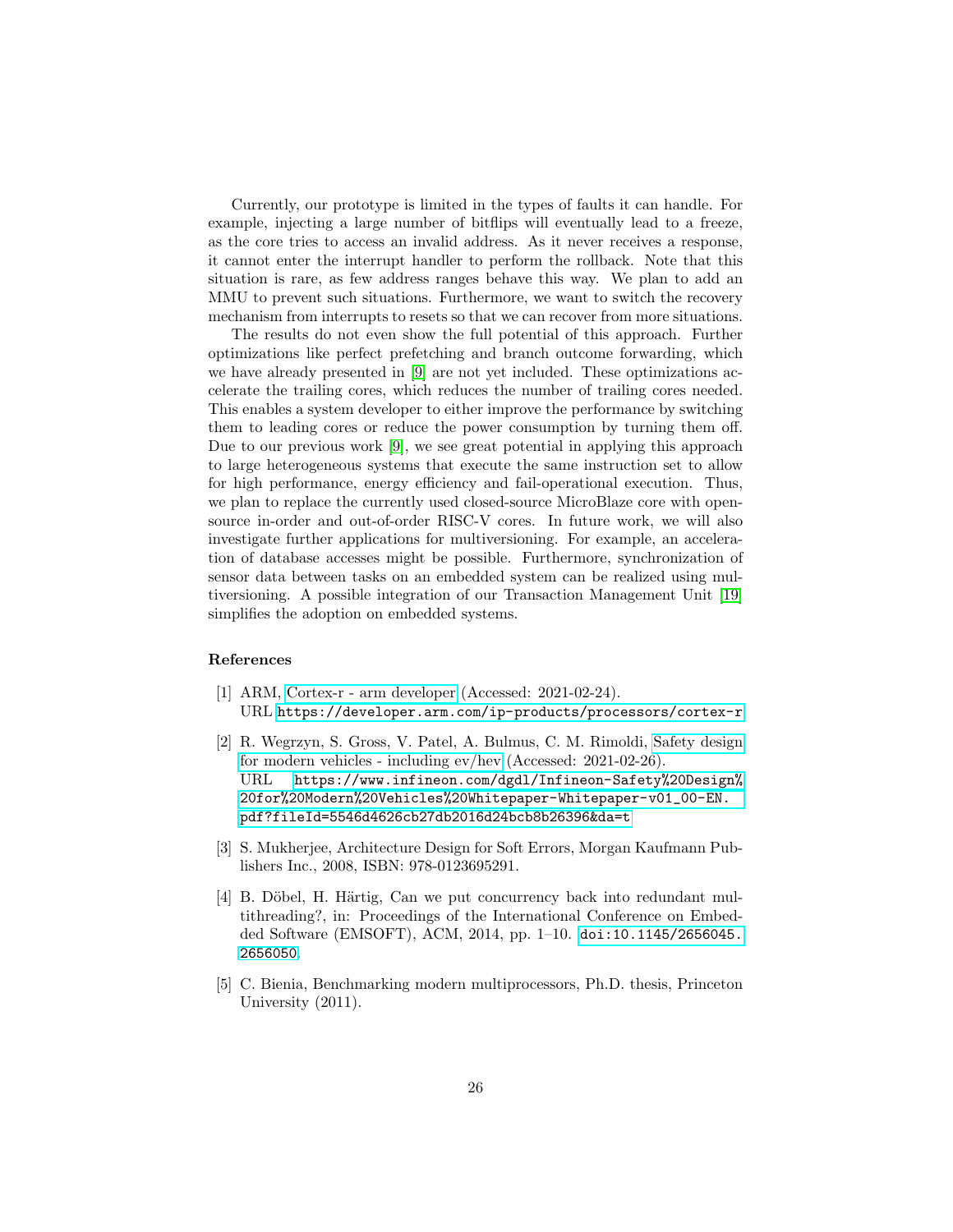- <span id="page-28-0"></span>[6] Xilinx, Inc., [Microblaze processor reference guide](https://www.xilinx.com/support/documentation/sw_manuals/xilinx2019_2/ug984-vivado-microblaze-ref.pdf) (Accessed: 2021-02-24). URL [https://www.xilinx.com/support/documentation/sw\\_manuals/](https://www.xilinx.com/support/documentation/sw_manuals/xilinx2019_2/ug984-vivado-microblaze-ref.pdf) [xilinx2019\\_2/ug984-vivado-microblaze-ref.pdf](https://www.xilinx.com/support/documentation/sw_manuals/xilinx2019_2/ug984-vivado-microblaze-ref.pdf)
- <span id="page-28-1"></span>[7] R. Amslinger, C. Piatka, F. Haas, S. Weis, T. Ungerer, S. Altmeyer, Hardware multiversioning for fail-operational multithreaded applications, in: 2020 IEEE 32nd International Symposium on Computer Architecture and High Performance Computing (SBAC-PAD), IEEE, 2020, pp. 20–27. [doi:10.1109/SBAC-PAD49847.2020.00014](http://dx.doi.org/10.1109/SBAC-PAD49847.2020.00014).
- <span id="page-28-2"></span>[8] A. Shye, T. Moseley, V. J. Reddi, J. Blomstedt, D. A. Connors, Using process-level redundancy to exploit multiple cores for transient fault tolerance, in: 37th Annual IEEE/IFIP International Conference on Dependable Systems and Networks (DSN'07), IEEE, 2007, pp. 297–306. [doi:10.1109/DSN.2007.98](http://dx.doi.org/10.1109/DSN.2007.98).
- <span id="page-28-3"></span>[9] R. Amslinger, S. Weis, C. Piatka, F. Haas, T. Ungerer, Redundant execution on heterogeneous multi-cores utilizing transactional memory, in: Architecture of Computing Systems (ARCS), Springer, 2018, pp. 155–167. [doi:10.1007/978-3-319-77610-1\\_12](http://dx.doi.org/10.1007/978-3-319-77610-1_12).
- <span id="page-28-4"></span>[10] G. Yalcin, O. S. Unsal, A. Cristal, Fault tolerance for multi-threaded applications by leveraging hardware transactional memory, in: Proceedings of the ACM International Conference on Computing Frontiers (CF'13), ACM, 2013, pp. 1–9. [doi:10.1145/2482767.2482773](http://dx.doi.org/10.1145/2482767.2482773).
- <span id="page-28-5"></span>[11] F. Haas, S. Weis, T. Ungerer, G. Pokam, Y. Wu, Fault-tolerant execution on cots multi-core processors with hardware transactional memory support, in: International Conference on Architecture of Computing Systems (ARCS), Springer, 2017, pp. 16–30. [doi:10.1007/978-3-319-54999-6\\_2](http://dx.doi.org/10.1007/978-3-319-54999-6_2).
- <span id="page-28-6"></span>[12] D. Kuvaiskii, R. Faqeh, P. Bhatotia, P. Felber, C. Fetzer, Haft: Hardwareassisted fault tolerance, in: Proceedings of the Eleventh European Conference on Computer Systems (EuroSys'16), ACM, 2016, pp. 1–17. [doi:](http://dx.doi.org/10.1145/2901318.2901339) [10.1145/2901318.2901339](http://dx.doi.org/10.1145/2901318.2901339).
- <span id="page-28-7"></span>[13] G. W. Dunlap, D. G. Lucchetti, M. A. Fetterman, P. M. Chen, Execution replay of multiprocessor virtual machines, in: Proceedings of the Fourth ACM SIGPLAN/SIGOPS Conference on Virtual Execution Environments (VEE 08), ACM, 2008, pp. 121–130. [doi:10.1145/1346256.1346273](http://dx.doi.org/10.1145/1346256.1346273).
- <span id="page-28-8"></span>[14] S. Ren, L. Tan, C. Li, Z. Xiao, W. Song, Samsara: Efficient deterministic replay in multiprocessor environments with hardware virtualization extensions, in: Proceedings of the 2016 USENIX Annual Technical Conference (USENIX ATC 16), USENIX Association, 2016, pp. 551–564.
- <span id="page-28-9"></span>[15] P. A. Bernstein, N. Goodman, Multiversion concurrency control–theory and algorithms, ACM Trans. Database Syst. 8 (4) (1983) 465–483. [doi:](http://dx.doi.org/10.1145/319996.319998) [10.1145/319996.319998](http://dx.doi.org/10.1145/319996.319998).